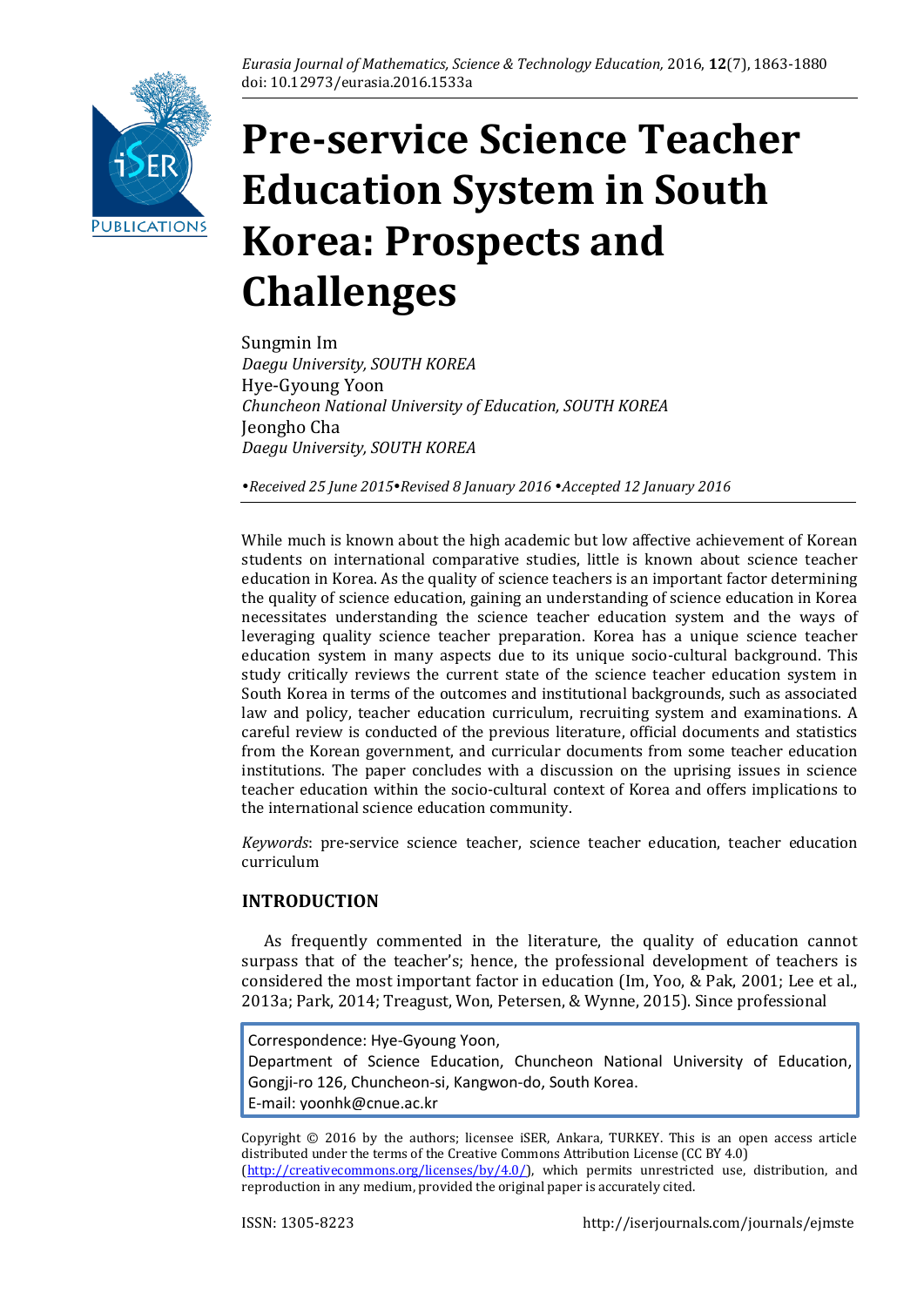development begins with selecting qualified teachers (Kang & Ahn, 2014), fostering high quality science teachers has been a main focus of educational reform in many countries over the past two decades. Most teacher educators worldwide have an interest in teacher preparation and certification (Cochran-Smith et al., 2015; Lee et al., 2013b). A general overview and the challenges faced by some countries from six continents were reported in a recent issue of the *Journal of Science Teacher Education* (Cofré et al., 2015; Evagorou, Dillon, Viiri, & Albe, 2015; Liu, Liu, & Wang, 2015; Ogunniyi & Rollnick, 2015; Olson, Tippett, Milford, Ohana, & Clough, 2015; Treagust et al., 2015). However, as Lederman and Lederman (2015) noted in the editorial, those were just the beginning of a dialogue about science teacher preparation, and more research is needed from unreported countries.

Teaching as a profession is a complex phenomenon that is continually impacted by contextual and political aspects and, hence, cannot be explained with simple theory (Lederman & Lederman, 2015). As Conway, Murphy, Rath, and Hall (2009) mentioned, countries across the world are dealing with teacher education cautiously. Since they are facing similar challenges but under various different political and cultural contexts, similar but different solutions have been applied according to their individual situation.

Korea established its own educational systems from the beginning of the  $20<sup>th</sup>$  century with the

#### *State of the literature*

- Leveraging high quality science teacher prepa ration has been the main focus of educational reform in many countries over the past two decades.
- Despite Korea's leading position in worldwide math and science tests, science teacher educat ion is facing its own problems and challenges.
- Challenges facing science teacher education in many countries should be examined in terms of various political and cultural contexts of th eir individual situation.

#### *Contribution of this paper to the literature*

- Korea has a unique teacher preparation syste m in which elementary and secondary teacher education institutions are separated, and the government controls the qualification of teach ers by regulating the coursework.
- Strong tradition has emphasized the importan ce of academic bases for content knowledge a nd pedagogical content knowledge (PCK). This is often reflected in both the science teac her curriculum and the highly competitive em ployment test.
- Oversupply of science teachers in Korea is urg ent and serious for both human resources management and controlling teacher quality.

commencement of modernization. Passing through the Japanese colonial era (1910- 1945), Korean War (1950-1953), and industrialization (from the 1960s), the Korean education system was established and the rapid qualitative and quantitative expansion that was achieved played a key role in the subsequent economic development (Jones, 2013). Korea's internationally recognized rapid economic growth, which was achieved through education after the nation-wide destruction of the Korean War, has focused worldwide attention on the Korean education system. However, despite Korea's leading position in worldwide math and science tests, its education is also facing its own problems and challenges.

The teacher education system in Korea has been analyzed several times (Darling-Hammond & Cobb, 1995; Im et al., 2001; Ingersoll & Consortium for Policy Research in Education., 2007; Jones, 2013; Kwak, 2012) and also compared with those of other countries, including the United Kingdom (Kim et al., 2009; Noh, 2004; Shim, 2010), Japan (Kim, 2009; Kim et al., 2003), China (Liu & Park, 2013), and the United States (Kim et al., 2009). However, few studies have focused on the science teacher education system including both elementary and secondary levels.

The purpose of this study is to present an overview of pre-service science teacher preparation in South Korea, so as to highlight the main features that might initiate discussion of critical issues in the context of science teacher education nationally and internationally. For this, we conducted a literature review on the Korean teacher preparation system and global trends in teacher preparation program. At the same time, curricula of Korean teacher education institutions and the regulations for teacher certification were analyzed. National databases such as the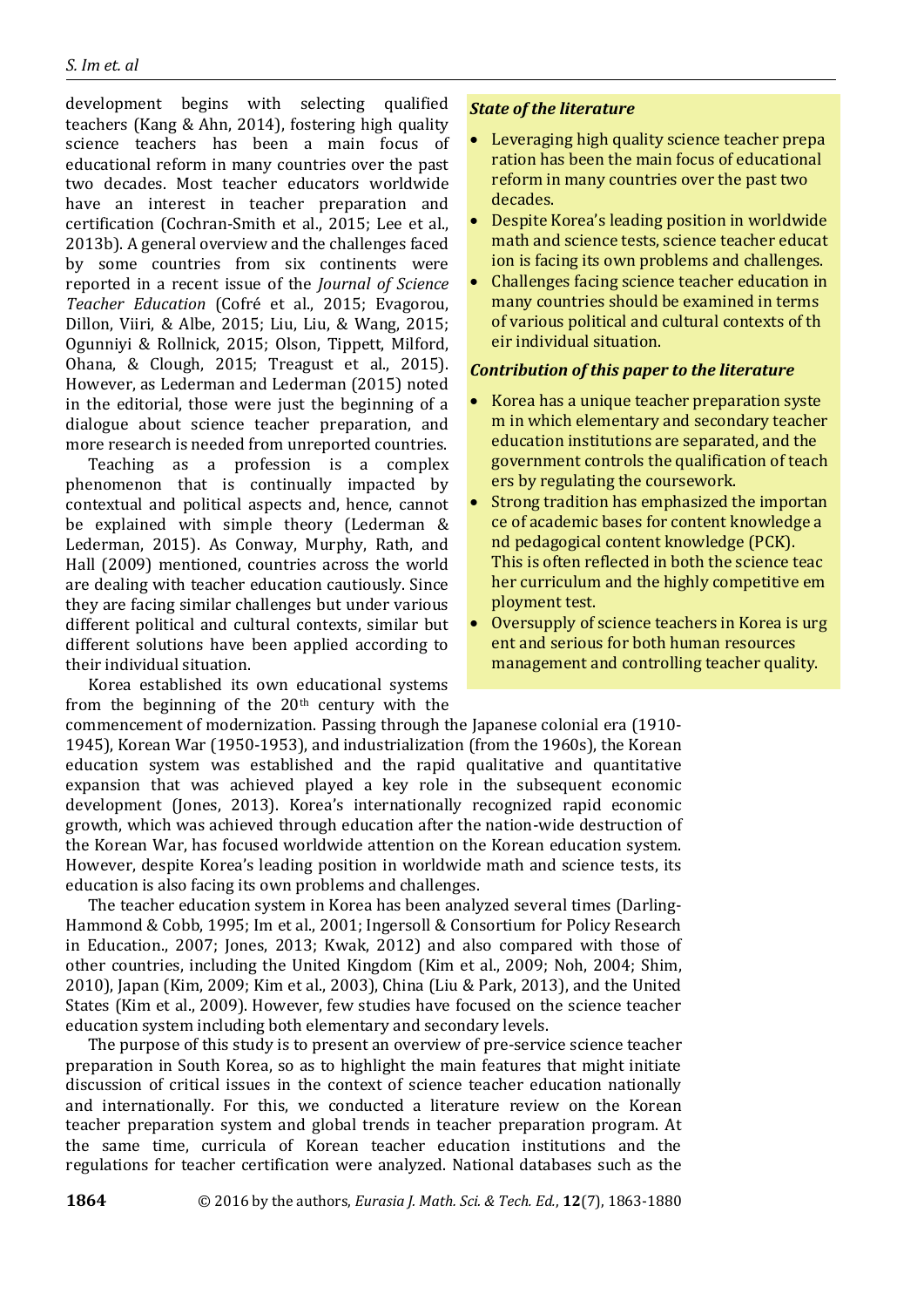Korean Educational Statistics Service and Statistical Yearbook for Employment of Higher Education Graduates (Linked with Health Insurance Database) were also reviewed. As a theoretical and methodological background, we adapted a sociocultural perspective of culture (Sewell, 2005) as a framework for thinking about science teacher education, meaning that we view science education as a form of culture that is enacted as practices that can be observed as participants interact with one another. In this perspective culture can be understood as dialectic between structure and agency, where structures consist of schemas and resources existing in a dialectical relationship.

Schemas represent how humans deal with the patterns in the social and material world, such as the rules of social life or attitudes, which can be applied in or extended to a variety of contexts of interaction. Therefore, schemas are virtual things in that they cannot be reduced to their existence in any particular practice or location. For example, policies such as teacher recruitment, university requirements for teacher certification, and cultural climate in which people regard a teaching job highly would be schemas that can impact science teacher education. While schemas are virtual entities, resources exist and are either human or non-human materials. For example, knowledge about science content or science teaching theories can be thought of human resources in the contexts of science teacher education, while laboratory equipment or recruitment tests can be non-human resources. Both types of resource are media of power and are unevenly distributed.

Structures that consist of schemas and resources are held in a dialectical relationship with agency, while agency can be defined as a person's power to enact practices to meet ones goals. These structures can afford or constrain a person's ability to access and appropriate the resources needed to meet their goals, resulting in a person being agentic or not. This means that while structures can shape a person's agency, a person's agency can also shape structures (Sewell, 2005; Roth, 2005).

Taking such a sociocultural perspective into account, this paper presents a critical review of the current state of the science teacher education in South Korea with three parts: educational system, curriculum, and certification and employment. In the following section we briefly described the main features of science teacher education system as a comparison between elementary and secondary teacher preparation institutions. Next, science teacher education curriculum is discussed in terms of institutional backgrounds such as associational laws and policy. In the next section, we highlight the certification and employment of science teachers in consideration of sociocultural background of South Korea. In the following section, as a conclusion, we analyze and discuss the features of science teacher education in South Korea from a sociocultural perspective. In the last section we induce implications in the context of international science education community from a critical review of the uprising issues.

#### **SCIENCE TEACHER EDUCATION SYSTEMS**

## **Separation of elementary and secondary teacher preparation institutions, both focusing on undergraduate certification**

One of the features of the Korean teacher education system is that elementary and secondary teacher education institutions are separated and independent of each other. Many other countries like the United States, the United Kingdom, France and Japan have integrative teacher education institutions which educate teacher candidates for all school levels from elementary to secondary (Park, 2002). This unique feature of Korea results from its historical background. After the Korean War (1950-1953), Korea began its industrialization in the 1960's and continued in the

© 2016 by the authors, *Eurasia J. Math. Sci. & Tech.* Ed*.*, **12**(7), 1863-1880 **1865**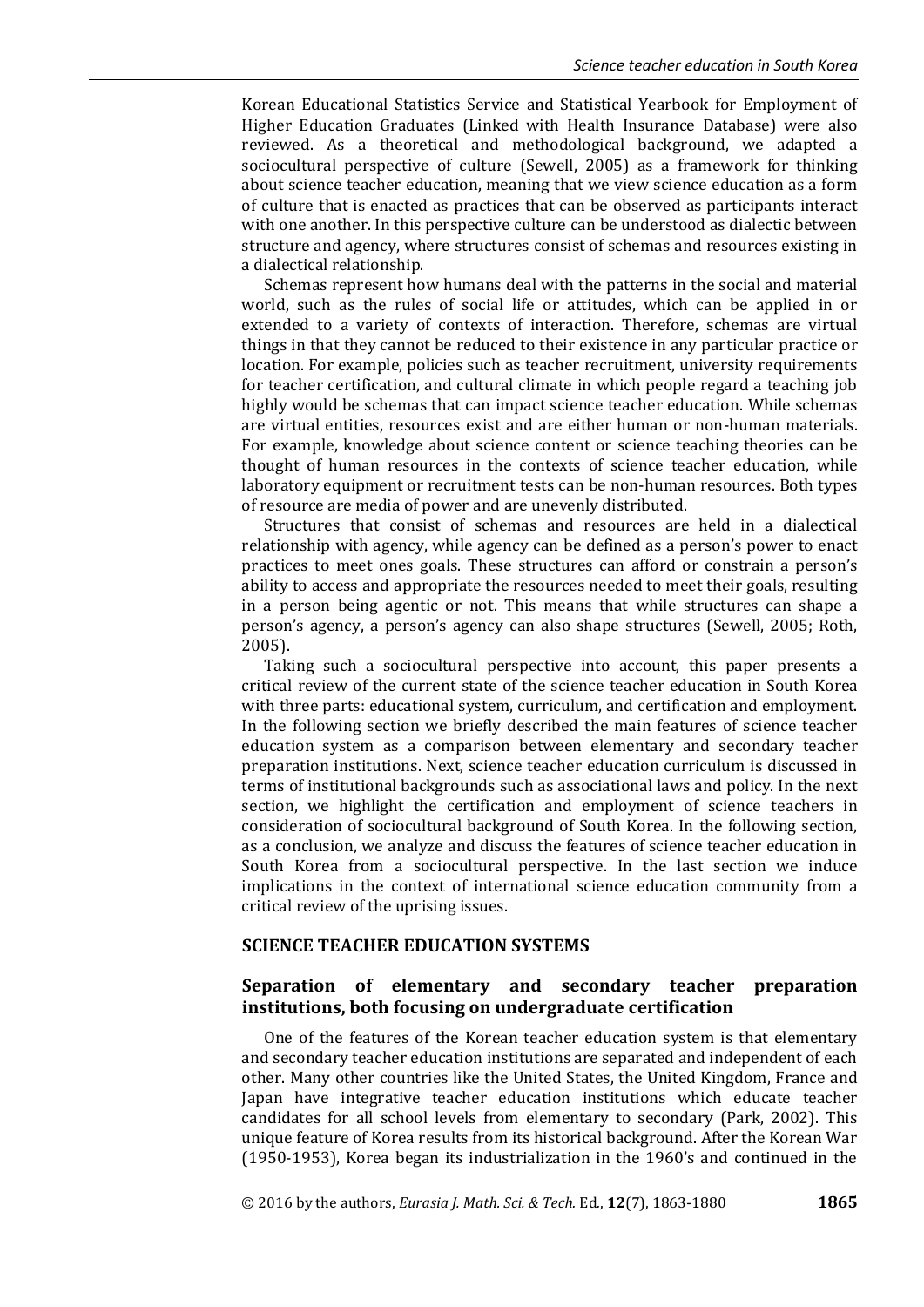1970's. At that time the number of school children was increased rapidly; however, the turnover rate of elementary teachers was also high. Korean society needed to ensure a high quality elementary teachers supply.

According to Im et al. (2001), the science teacher education system can be categorized into three different types: Focusing Undergraduate Certification of Education (FUCE), Open Undergraduate Certification of Education (OUCE), and Post Graduate Certification of Education (PGCE). FUCE refers to the system that exists within the colleges of education at the undergraduate level, which take exclusive responsibility for teacher education. OUCE refers to the system in which the undergraduate courses are open, and one can be a teacher if one takes the required teaching professional courses for the certification of education at the undergraduate or graduate level. PGCE refers to the system in which those who finish undergraduate courses and then take intensive educational courses in graduate school can obtain the certification to be a science teacher. It is similar to OUCE in the respect that the undergraduate courses are open, but is different in that the PGCE has a separate institute for being a teacher at the graduate level.

In Korea, a teaching certificate for elementary teacher can be attained only at designated universities focused on educating elementary teachers, which are FUCE according to the above categorization. In contrast, however, secondary science teacher candidates have three ways to obtain teaching certificates: FUCE in colleges of education for educating secondary teachers, OUCE in any college when students take the required teaching professional courses for teaching certificates, and PGCE when students finish undergraduate education and take intensive required educational courses in graduate school (Cho et al., 2006; Cho & Kim, 1997). Therefore, Korean science teacher preparation institutions have huge differences in elementary and secondary schools, which are separated and managed independently of each other.

Elementary teacher preparation institutions recruit one cohort of students and educate them so that they can teach all subjects taught in elementary school. On the other hand, secondary teacher preparation institutions recruit many cohorts of students in each major and educate them to be able to teach their major subject, usually one among physics, chemistry, biology and earth science.

There are 13 designated elementary teacher education institutions designed solely to supply qualified elementary teachers: 10 national universities of education (Seoul, Busan, Gyeongin, Chuncheon, Cheongju, Gongju, Jeonju, Gwangju, Daegu, Jinju national universities of education), 2 national universities (Korea National University of Education, Jeju National University), and 1 private university (Ewha Womans University). The 10 national universities of education were two-year colleges till 1981, when they upgraded their status to four-year universities to improve elementary education. Elementary teacher preparation institutions recruit students as one cohort and then set each student's major courses based on his or her preference. Elementary teacher preparation institutions have 12~14 major courses: Korean Education, Ethics Education, Education, Mathematics Education, English Education, Social Studies Education, Science Education, Music Education, Art Education, Physical Education, Practical Art Education, Computer Education, Early Childhood Education, etc. However, they emphasize elementary teacher candidates' competencies to be able to teach all elementary school subjects. Also, the freshman quota of elementary teacher preparation institutions is controlled annually by the Ministry of Education. According to the national statistics (MOE, 2015), the overall quota of freshmen from the 13 elementary teacher education institutions is 3,848.

As aforementioned, there are three ways to become secondary science teachers in Korea: FUCE, OUCE, PGCE (Cho et al., 2006). Irrespectively, if they take the required teaching professional courses based on the Teacher Certification Authorization Act (Act No. 25684) and its detailed regulations, they will obtain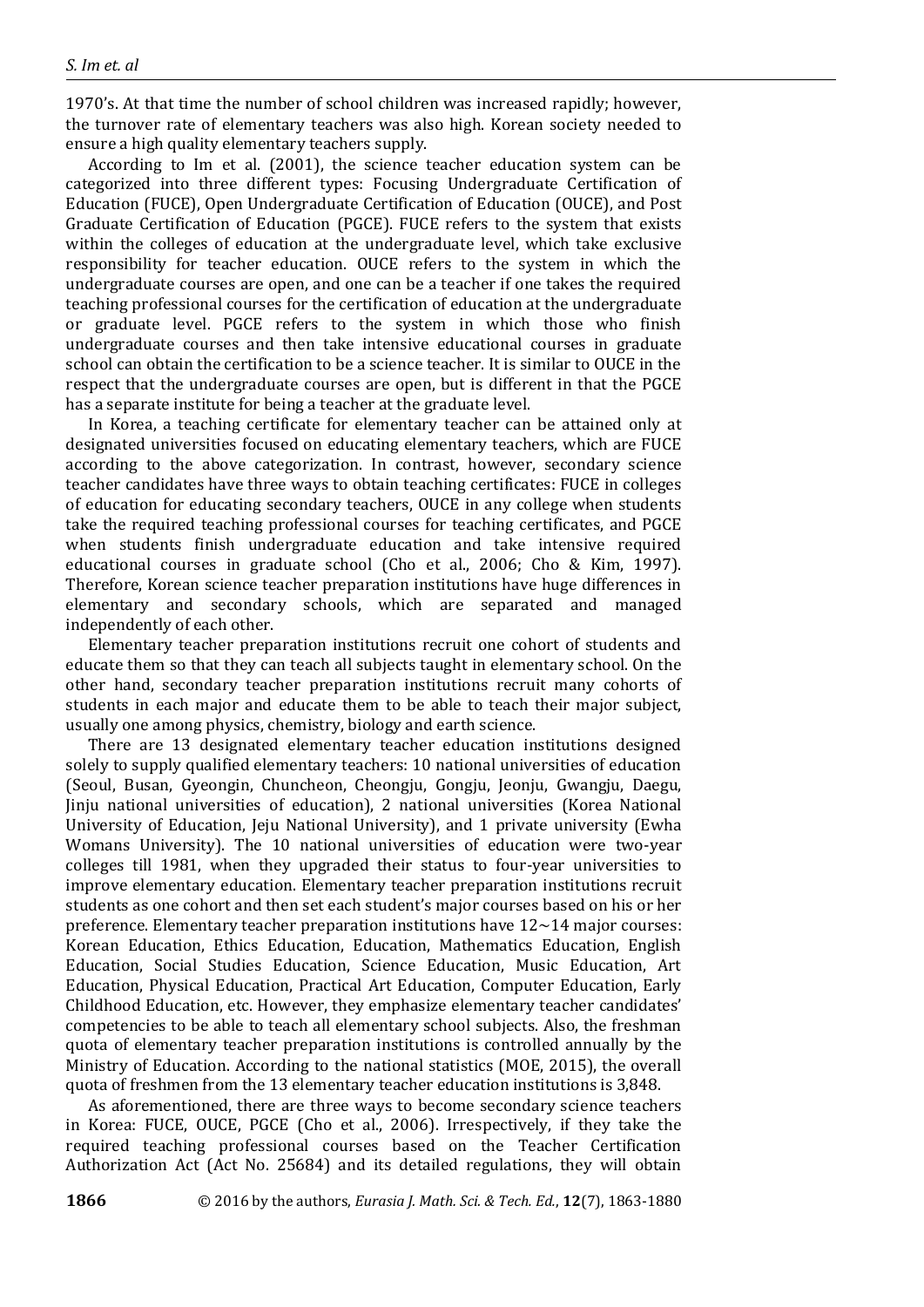secondary science teacher certificates for their majors without taking any exam. Although the number of students who obtain certificates through OUCE and PGCE has increased slightly these days, students most commonly obtain certificates through FUCE. The current quota of Korean secondary science teacher education institutions from 40 departments of national universities and 14 departments of private universities is 1,156 (MOE, 2015). Although students mainly take FUCE to become secondary science teachers, the number of secondary science teacher candidates has always exceeded the demand. This oversupply of teacher candidates, especially for secondary science teachers, will be discussed later in this paper.

The possible integration of elementary and secondary teacher education institutions is occasionally debated in Korea. Some support the integrative teacher education system which can bring more flexible teacher supply, while others advocate the current independent system which is believed to foster quality elementary teachers (Park, 2002).

#### **Departmentalism in the secondary science teacher education system**

Korean secondary science teacher education is usually implemented in four traditional departments of colleges of education: Physics, Chemistry, Biology, and Earth Science. When a college of education recruits students, each department separately recruits and selects freshman. Some institutions recruit students for common science, who are subsequently divided into four departments when they become sophomores. The students' teaching certificate issued by the government varies according to the department they attended.

This departmentalism is one of characteristics of the Korean secondary science teacher education system, which simultaneously features pros and cons. In middle school, one teacher teaches general science, which comprises Physics, Chemistry, Biology, and Earth Science. Even in high school, compulsory science subject is integrated according to the new national curriculum (Korea Foundation for the Advancement of Science & Creativity, 2015). Physics, Chemistry, Biology, and Earth Science only exist as elective subjects in high school. However, science teacher education is divided into four departments. Teacher candidates are highly specialized in their major within each department, but receive only minimal education about the other three science domains before they become science teachers. For example, when a pre-service teacher majors in physics in a science teacher education institution and finally acquires a 'Physics teacher' certificate and sometimes a 'Common science teacher' certificate together, the teacher has to teach not only physics but also the three other science domains, despite having relatively low expertise in these three other domains due to the physics-oriented curriculum of the physics education department (Lee, 1986, 1989; Sung & Chung, 2013).

The Korean government has tried for a long time to establish integrated science in the national education curriculum to overcome the limitations of science education departmentalism (Yang, Kwak, Han, & Noh, 2013). However, the efforts have not succeeded in schools because of the division of the science teacher education system into four departments. The government has tried to manage 'common science' teacher education curriculum to overcome this limitation but the effort was only partially successful with many institutions sticking to the old policy of the departmentalized science teacher education system.

## **SCIENCE TEACHER EDUCATION CURRICULUM**

#### **Legal standard curriculum for getting teaching certificates**

Pre-service teachers can obtain teaching certificates without taking any exam if they have taken the required teaching professional courses that follow the Teacher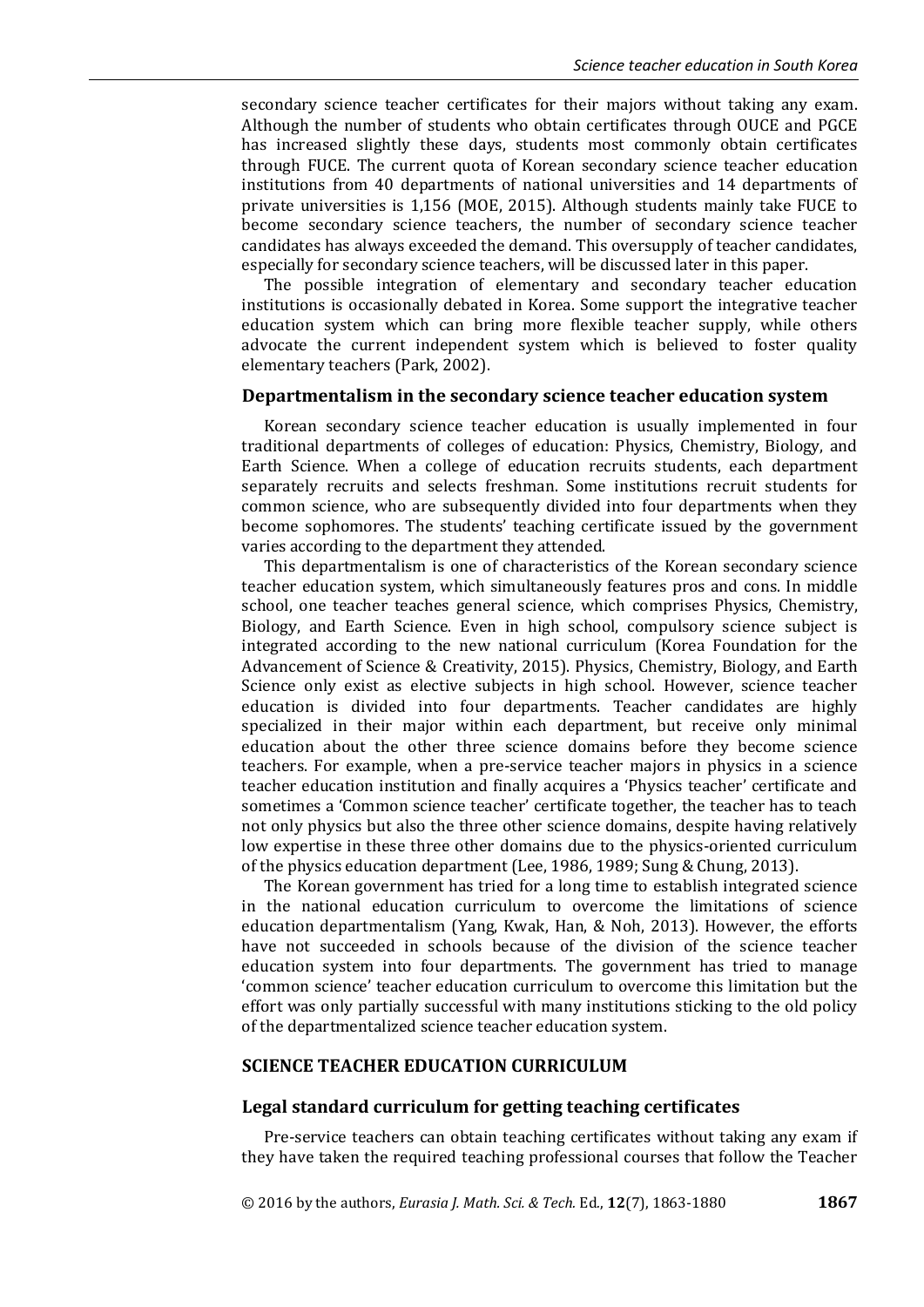| Type                                           | <b>Majors</b>                                                                                                              | <b>Teaching Profession</b>                                                                          |  |  |
|------------------------------------------------|----------------------------------------------------------------------------------------------------------------------------|-----------------------------------------------------------------------------------------------------|--|--|
|                                                | 50 credits or more                                                                                                         |                                                                                                     |  |  |
| Elementary<br>School Teaching<br>Certificates  | 50 credits or more in content specific pedagogy and subject<br>۰<br>matter                                                 | 22 credits or more<br>Teaching theories and<br>$\sim$                                               |  |  |
|                                                | Including 21 credits (7 courses) or more in Basic Required<br>$\overline{\phantom{0}}$<br>$Conrses*$<br>50 credits or more | accomplishments: 18 credits or more<br>(including 6 credits or more in<br>teaching accomplishments) |  |  |
| Secondary School -<br>Teaching<br>Certificates | 21 credits (7 courses) or more in Basic Required Courses* of<br>(certification) title subject                              | Teaching practice: 4 credits or more<br>$\sim$<br>possible to include 2 credits or less in          |  |  |
|                                                | 8 credits (3 courses) or more in content specific pedagogy of<br>$\overline{\phantom{0}}$<br>(certification) title subject | educational volunteer program)                                                                      |  |  |

**Table 1.** Required credits to obtain a teaching certificate (Regulations for Teacher Certification Authorization Act, [Act No. 46, Sep 2, 2014, Partial Amendment])

*\*Basic Required Courses are mandatory subjects for getting teaching certificate which are adduced by additional tables in the regulations.*

Certification Authorization Act (Act No. 25684) and its detailed regulations. Therefore, the curricula of elementary teacher and secondary science teacher education are mostly controlled and influenced by the government. Moreover, the government regularly evaluates teacher education institutions on certain criteria. The evaluation result is declared and used to determine differential financial support for each institution. In this context, the Korean science teacher education curriculum is controlled by the law (the Elementary and Secondary Education Act, Teacher Certification Authorization Act, Detailed Regulations for Teacher Certification Authorization Act, Detailed Legal Standards for Getting Teaching Certificates in Kindergarten, Elementary and Secondary Special Schools, etc.) and by the government. This seems natural considering that elementary and secondary education in Korea is also strongly controlled by the government and the national curriculum is highly influential.

Teacher candidates in both elementary and secondary teacher education institutions have to get 50 credits or more in their majors and 22 credits or more in the teaching profession, an average rating of 75 points or more on courses in their majors and an average rating of 80 points or more on courses in the teaching profession to obtain teaching certificates. In addition, pre-service teachers have to become suitably qualified in aptitude for teaching and personality tests provided by teacher education institutions (once in 2-year institutions and twice in 4-year institutions). Table 1 shows the regulation for credits needed to obtain teaching certificate.

Courses in the teaching profession are the same no matter which type of teaching certificate is to be obtained. The courses are composed of total 22 credits or more: 12 credits or more in teaching theories, 6 credits or more in teaching accomplishments, and 4 credits or more in Teaching Practice, etc. Courses in the teaching profession are general education courses without any specific subject: 'Introduction to Education', 'History and Philosophy of Education', 'Curriculum', 'Educational Evaluation', 'Education Methodology and Technology', 'Educational Psychology', 'Sociology of Education', 'Educational Administration and Management', and 'School Counseling and Guidance' etc. Courses in Teaching Accomplishments include 'Education for Special Needs', and 'Theories about Prevention of School Violence'. Courses in teaching accomplishments are designed to meet current social needs. For example, as school violence has emerged as a social issue, a course entitled 'Prevention of School Violence' has recently been created.

Basic Required Courses for pre-service elementary teachers consist of 'Elementary School Ethics Education', 'Elementary School Korean Education', 'Elementary School Mathematics Education', 'Elementary School Science Education', and 'Elementary School Art Education' etc.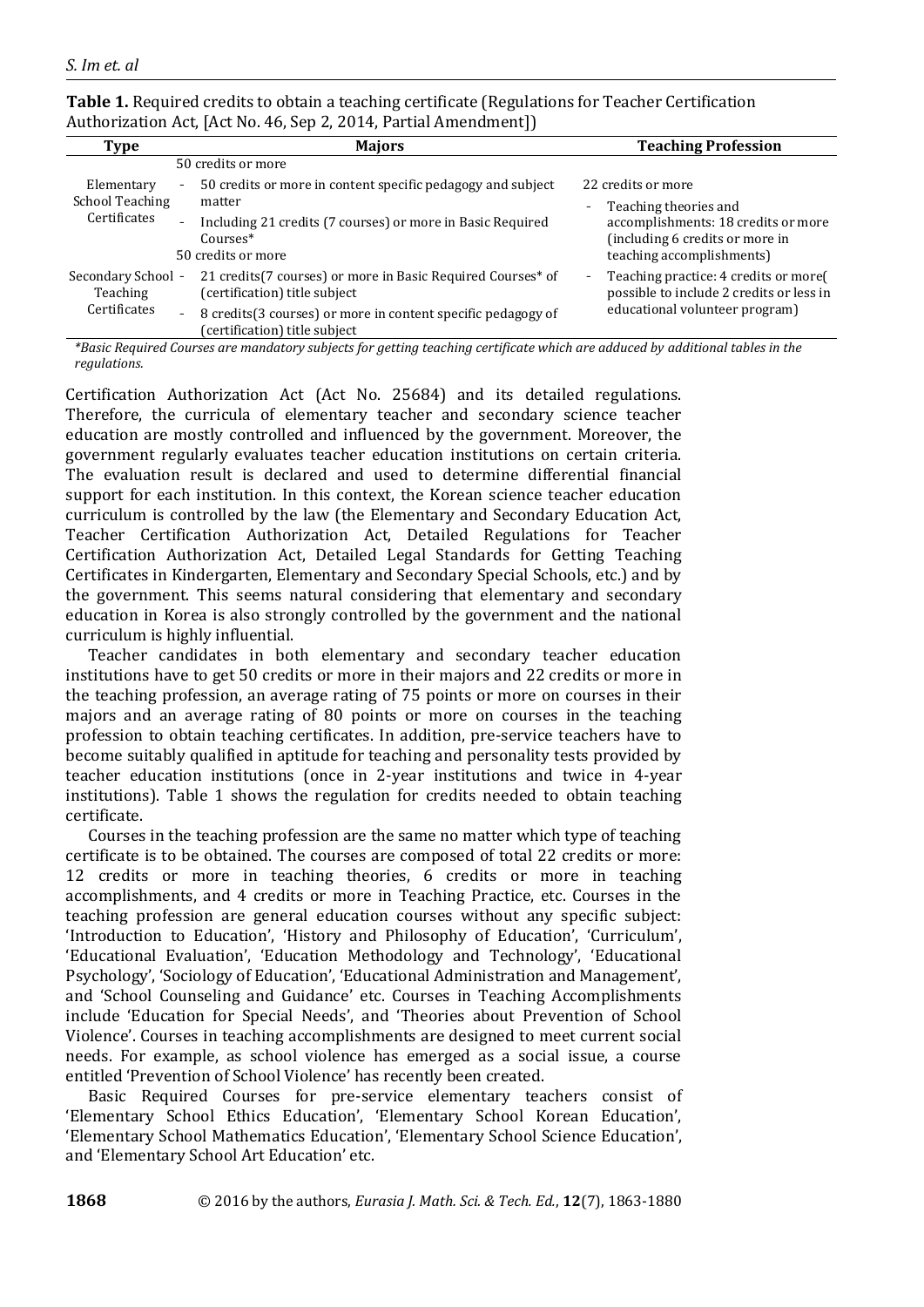| <b>Curricular domains</b>      | <b>Credits</b> | <b>Fields or Subjects</b>                                          |
|--------------------------------|----------------|--------------------------------------------------------------------|
| Liberal arts course            | 34             | Humanities Science, Social Science, Natural Science, Sport, Music, |
|                                |                | Art, Life Information Science, Foreign Language                    |
| Pedagogy                       | 19             | History of Education, Educational Philosophy, Curriculum and       |
|                                |                | Instruction, Educational Psychology, Educational Sociology, School |
|                                |                | Counseling, Educational Administration, Special Education          |
| Content specific pedagogy      | 49             | Moral Education, Korean Education, Social Studies Education,       |
|                                |                | Education, Mathematics Education, Science Education, Practical Art |
|                                |                | Education, Music Education, Art Education, Physical Education,     |
|                                |                | Computer Education, English Education                              |
| Creative experiential activity | 2              | Educational Drama, School Newspaper, Classic for Children,         |
|                                |                | Camping, Cooking, Music for Event, Volunteer Work, Philosophy      |
|                                |                | for Children etc.                                                  |
| Subject Practice               | 12             | Music, Fine Art, Sport, Classroom English, Computer                |
| Intensive course               | 21             | Teacher candidates belong to one major among 12 and take their     |
|                                |                | intensive courses according to their majors. In case of science    |
|                                |                | education majors, Science inquiry, Science teaching resources, MBL |
|                                |                | experiments, etc.                                                  |
| Practicum                      | 4              | Field Participation Practicum (P/F, 2 weeks), Teaching Practicum   |
|                                |                | (2credits, 4 weeks), School Management Practicum (2credits, 4      |
|                                |                | weeks), Educational volunteer program (P/F, 50 hours)              |
| Total                          | 141            |                                                                    |

**Table 2.** Credit hours of curricular domains of Chuncheon National University of Education

*'Graduation thesis or task' and 'Aptitude and personality of teaching test' are also required based on P/F system*

Table 2 shows the structure of the curriculum of Chuncheon National University of Education. The curricular structures of other elementary teacher education institutions are similar to meet the regulation for obtaining teaching certificates. A total of 141 credits are required for graduation; about 19 credits in general pedagogy, 49 in content specific pedagogy, and about 21 in major course. There are 12 major courses, of which the Elementary School Science Education department is one. Therefore, if students major in Elementary School Science Education, they will get 21 credits about elementary science education including Elementary School Science Inquiry, Elementary School Science Teaching Resources, etc. On the other hand, students from different majors, for example Elementary School Music Education department, will get only about  $5~6$  credits of science education among 49 credits concerning content specific pedagogy before graduating.

In case of major courses in secondary teacher education institutions, at least 50 credits, including 8 (3 courses) for content specific pedagogy and 21 (7 courses) for subject matter, are required. In the Teacher Certification Authorization Act, the major curriculum consists of subject matter and content specific pedagogy. The former comprises courses dealing with specialized contents in each of the four science domains. The latter concerns pedagogical content knowledge (PCK), which was first conceptualized by Shulman (1986), and includes understanding about students, teaching methods, textbooks and curriculum. Three content-specific pedagogy courses are nominated as theory of science education, science textbook and teaching method, logics and writings on science. For example, in order to get a license for secondary physics teachers, Theory of Physics Education, Physics Textbook and Method for Teaching Physics, and Essays on Physics Education must be passed.

Credit hours of curricular domains of Daegu University, chemistry education department are shown in Table 3. The curricular structures of other secondary science teacher education institutions are also similar because course titles and their credit hours are suggested in the regulations for teaching certificates. This kind of governmental regulations might hinder the development of various curricula by the teacher education institutions. However, if the government pursues educational

© 2016 by the authors, *Eurasia J. Math. Sci. & Tech.* Ed*.*, **12**(7), 1863-1880 **1869**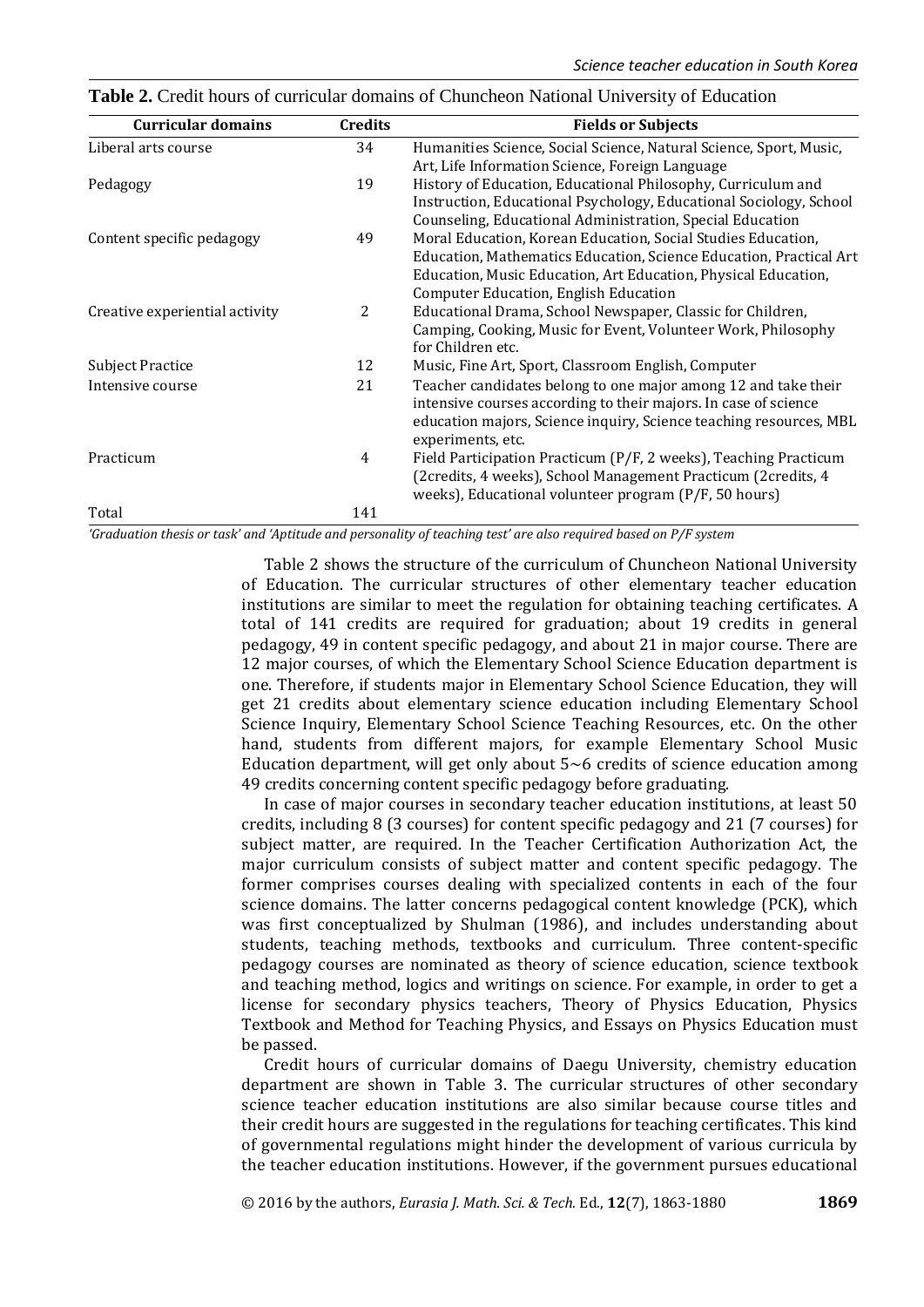reform, they may change the teacher education curriculum more easily than in the absence of such regulations.

# **Practicum detached from university courses**

The teacher education curriculum features a practicum so as to provide an opportunity to learn *in* and *from* their own practices. In Korea, elementary teacher preparation institutions are putting more emphasis on practicum than are secondary. As shown in Table 4, most universities of education for elementary teacher candidates require 9-10-week courses of a practicum over the 4–year period. On the other hand, most colleges of education for secondary teacher candidates require only one 4-week course, mostly in the senior year.

For example, Chuncheon National University of Education requires 1 week school observation in the spring and fall terms of the sophomore year, and one of these days should be spent observing at a special education school. In the fall term of the junior year, 4 weeks of a practicum is practiced, when the teacher candidates prepare their own classes and are supervised by their guiding teacher. They also do the comprehensive practicum again in the spring term of the senior year, when they also practice general school affairs, including classroom management and writing official document, as well as teaching. Since all teacher candidates are sent to the

**Table 3.** Credit hours of curricular domains of chemistry education department, Daegu University

| <b>Curricular domains</b> | Credits    | <b>Fields or Subjects</b>                                                                                                                                                                                                                                                                                                                                 |
|---------------------------|------------|-----------------------------------------------------------------------------------------------------------------------------------------------------------------------------------------------------------------------------------------------------------------------------------------------------------------------------------------------------------|
| Liberal arts course       | 23 or more | Social Service, Writing, Foreign Language, Culture and Arts, History and<br>Society, Science and Future, Basic of Humanities and Social Science, Basic<br>of Natural Science                                                                                                                                                                              |
| Pedagogy                  | 22 or more | Introduction to Education, Educational Philosophy and History of<br>Education, Curriculum, Educational Evaluation, Educational Methodology<br>and Technology, Educational Psychology, Educational Sociology, Guidance<br>and Counseling, Educational Administration and Management, Theory<br>and Practice of Teaching, Introduction to Special Education |
| Content specific pedagogy | 9          | Theory of Chemistry Education, Chemistry textbook and Method for<br>Teaching Chemistry, Essays on Chemistry Education                                                                                                                                                                                                                                     |
| Subject matter course     | 41 or more | Physical Chemistry and Laboratory, Analytical Chemistry and Laboratory.<br>Organic Chemistry and Laboratory, Inorganic Chemistry and Laboratory                                                                                                                                                                                                           |
| Practicum                 | 4          | Teaching Practicum (2credits, 4 weeks), Educational volunteer program<br>(2 credits, 60 hours)                                                                                                                                                                                                                                                            |
| Total                     | 140        |                                                                                                                                                                                                                                                                                                                                                           |

'*Graduation thesis or test' and 'Aptitude and personality of teaching test' are also required based on the P/F system*

|  | Table 4. Comparison of School Practicum among teacher education institutions |  |  |  |  |  |  |  |
|--|------------------------------------------------------------------------------|--|--|--|--|--|--|--|
|--|------------------------------------------------------------------------------|--|--|--|--|--|--|--|

| University Universities of education for elementary<br>teacher candidates |                                     |                                                                      | <b>Colleges of education for secondary science</b><br>teacher candidate |                            |                                                     |                                            |
|---------------------------------------------------------------------------|-------------------------------------|----------------------------------------------------------------------|-------------------------------------------------------------------------|----------------------------|-----------------------------------------------------|--------------------------------------------|
| <b>Practicum type</b>                                                     | Chuncheon                           | Gyeongin                                                             | <b>Seoul</b>                                                            | Daegu<br><b>University</b> | Korea National<br><b>University of</b><br>Education | <b>Seoul National</b><br><b>University</b> |
| Observation/Partic<br>ipatory                                             | 1 week<br>(P/F)<br>+1 week<br>(P/F) | 2 weeks<br>$(1 \text{ credit})$<br>+ 2 weeks<br>$(1 \text{ credit})$ | 1 week $(P/F)$<br>+2 weeks<br>$(1 \text{ credit})$                      |                            |                                                     |                                            |
| Classroom teaching                                                        | 4 weeks<br>(2 credits)              | 2 weeks<br>(1credit)                                                 | 2 weeks<br>$(1 \text{ credit})$<br>+ 2 weeks<br>$(1 \text{ credit})$    | 4 weeks<br>(2 credits)     | 8 weeks<br>(4 credits)                              | 5 weeks<br>(2 credits)                     |
| Comprehensive/Pr<br>actical Works                                         | 4 weeks<br>(2 credits)              | 4 weeks<br>(2 credits)                                               | 2 weeks<br>$(1 \text{ credit})$                                         |                            |                                                     |                                            |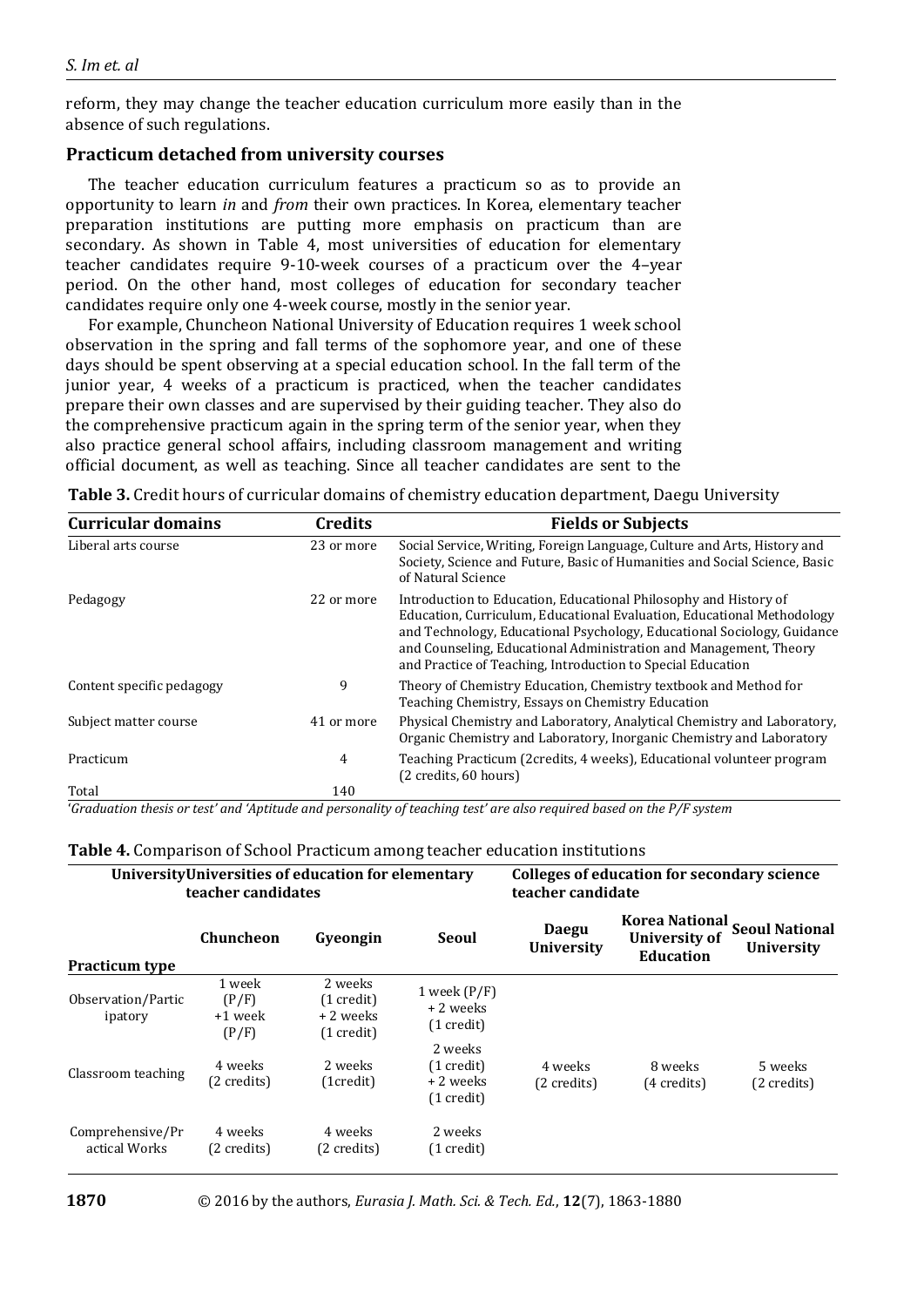schools at the same time, the university has to keep a good relationship with elementary schools. Chuncheon National University of Education has 10 elementary schools as cooperative schools for the teaching practicum. Professors are asked to visit elementary schools during the practicum to monitor their students (teacher candidates) practice. The government also requires teacher candidates to volunteer certain amount of hours at elementary schools, libraries, museums, and historical sites.

The practicum is more emphasized in elementary teacher education institutions than in secondary teacher education institutions, in that they have longer and more diverse practicum. However, the practicum during teacher preparation is far less emphasized in Korea than in other countries. In Korea, only two to four credits, which correspond to  $1.4\% \sim 2.8\%$  of total credits, are allocated for practicum. In Australia, 15%~28% of total credits account for practicum (Jeong, 2009), in the UK, 30%~50% (Whang, 2007). Whang (2007) summarized the problems of practicum of Korean elementary teacher education institutions as follows: a short period that is directly connected to the difficulties of newly appointed teachers, a lack of qualified guiding teachers, and insufficient evaluation on the students' classroom teaching under the cooperation of university and elementary school.

The weak connection between practicum and other university subjects was also noted and criticized (Whang, 2007). Usually practicum is managed as an independent subject, which is not connected with other university subjects. Supervision on students' teaching during the practicum period is more likely to be influenced by elementary school guiding teachers. Professor(s) are usually asked to attend teacher candidates' classes to encourage students' practice, but this is not for giving credits or teaching pre-service teachers. Usually there are no specific university subjects designed to help preparation or reflection during practicum. The disconnection of practicum with other university subjects could deepen the gap between theory and practice in pre-service teachers' teaching.

Another issue concerns the period of practicum. A 9- or 10-week practicum is insufficient to develop the teaching competency of elementary teacher candidates. Usually every teacher candidate teaches 15-20 class hours during four weeks of the practicum. However, since they are to teach 10 subjects, they teach science only 1-3 times. Therefore, elementary teacher candidates don't have enough opportunities to practice teaching science. According to the research by Yoon (2004), pre-service elementary teachers had many difficulties in teaching science, and the most difficult job was related with science practical work. As a result, the urgent challenge remains to strengthen practicum during teacher education in Korea.

In the case of the secondary teacher preparation curriculum, four weeks of the teaching practicum is mostly required regardless of the type of institution. Moreover, since most subject matter courses and methods courses are taught during the sophomore and junior years, the teaching practicum has to be done in the spring term of the senior year. Four weeks of the practicum is the only opportunity for practice, observation, teaching, and classroom management at once.

As with elementary teacher preparation institutions, secondary teacher preparation institutions are also trying to become connected with schools and encouraging professors to supervise their students. However, four weeks are too short to practice from observation to classroom management. Collaboration between schools and teacher preparation institutions cannot be achieved easily under these circumstances (Ju & Yang, 2007).

Secondary teacher preparation institutions also have educational volunteering. Every secondary teacher candidate has to volunteer at the authorized educational institutions (mostly elementary and secondary schools). Educational volunteering is in the line with the practicum and is also limited to volunteering in educational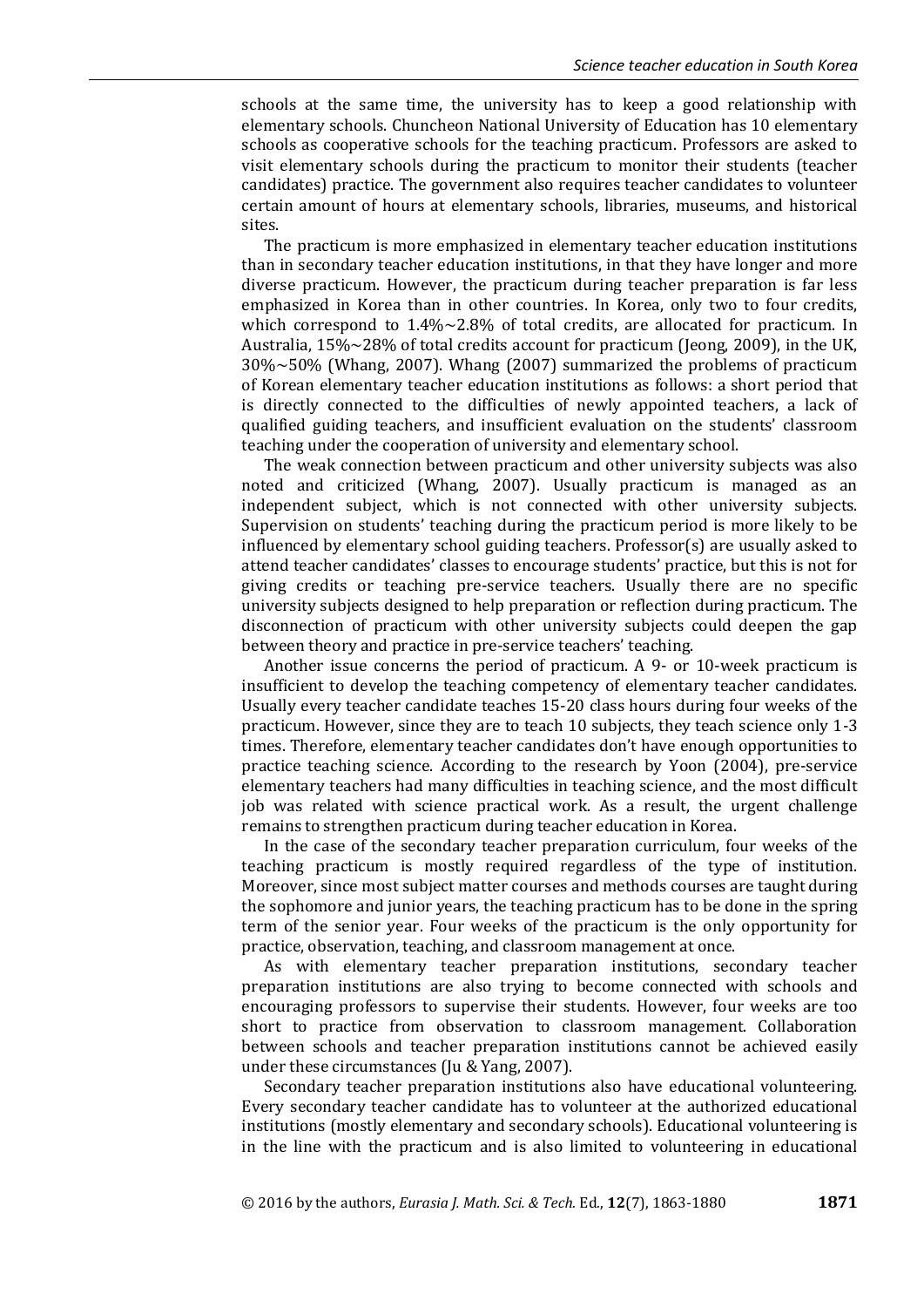institutions. However, although teacher candidates reportedly face many difficulties during volunteering (Lee & Yoon, 2015), no help or supervision of teacher educators is provided. Therefore, this service activity has little educational value.

## **CERTIFICATION AND EMPLOYMENT OF SCIENCE TEACHERS**

## **From certification to employment to be a science teacher**

In Korea, the teaching profession is one of the most popular career choices. Teachers have been respected in the tradition of East-Asian culture (Liu et al., 2015). Job stability and competitive payment are further reasons for the desirability of teaching to many young Koreans. A teacher employed at a national or public school is treated as a civil servant, which guarantees employment till retirement and pension. In job stability and payment, there is no significant difference between teachers at private schools and public schools. Lower secondary teachers expect a mid-career salary of \$52,700, much higher than the average of OECD countries (Center on International Education Benchmarking, 2015). Accordingly, highly competitive students are applying to teacher preparation courses. Especially, because the government controls the supply of elementary teachers and limits the admission spaces to elementary teacher preparation institutions, only high achieving students can apply to be elementary teacher candidates. Most teacher education institutions require high achievement in high school and take a teachingaptitude interview. This ensures the relatively high quality of teacher candidates, especially in case of the closed system like elementary teacher education institution and teachers college in secondary level.

The general pathways for becoming an elementary teacher and a secondary science teacher are shown in Figure 1. Independent of the type of teacher education institution, teacher candidates who satisfactorily meet the graduation requirements specified by the Teacher Certification Authorization Act [Enforcement Date: Nov. 4, 2014][Act No. 25684] receive a Grade 2 Teaching Certificate from the government without examination, and the certificate has no expiration date. After a teacher candidate is employed and gains 3 years of field experience in school, he or she can acquire a Grade 1 Teaching Certificate through a series of professional development courses. This absence of any certification examination and of any certification expiration once acquired is unique, which is an advantage for teachers in terms of social credibility and teacher status (Shin, 2002), but also a disadvantage of the system in terms of stiffening the teacher assessment and management system to control the quality of in-service teachers (Chung & Oh, 2007).



**Figure 1.** Paths to become science teachers in Korea

**1872** © 2016 by the authors, *Eurasia J. Math. Sci. & Tech. Ed.*, **12**(7), 1863-1880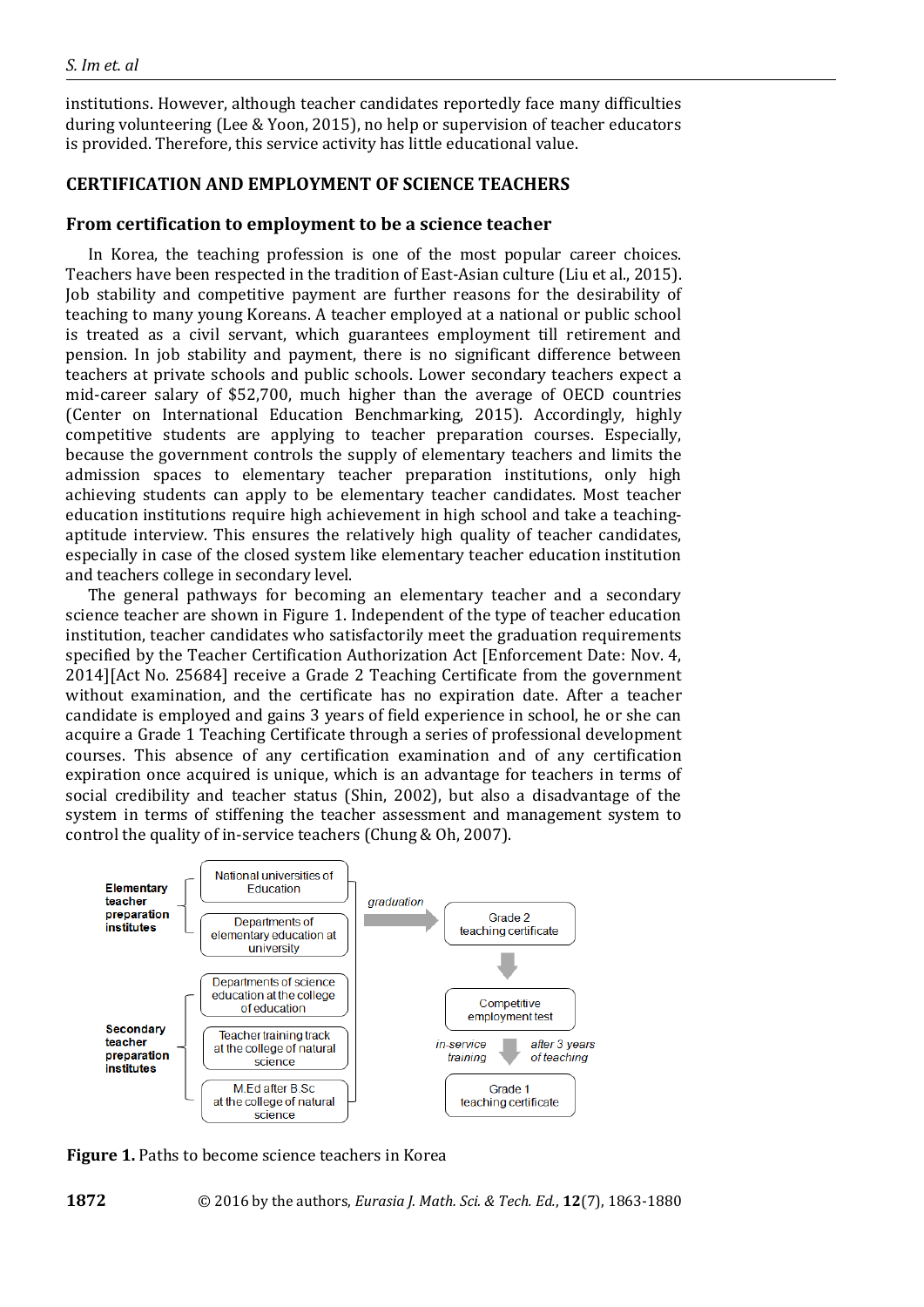However, to become a qualified teacher with a teaching certificate does not guarantee employment at schools. Teaching certificate holders must pass the national teacher employment test to teach in public schools. Though the employment procedures at private schools vary slightly, most schools need an equivalent qualification and require the result from the national teacher employment test. Thus this test is critical for employment as a full-time teacher. The test is administered annually by the Korea Institute for Curriculum and Evaluation, a government-funded educational research institution and each Metropolitan and Provincial Office of Education. Upon passing this test, teachers gain tenure to teach in public elementary or secondary schools. Usually, this test is extremely competitive (Kwon, 2004) for the aforementioned reasons.

#### **Oversupply of science teachers and highly competitive employment test**

The shortage of qualified science teacher is a global problem. Many countries from Latin America (Cofré et al., 2015), Africa (Ogunniyi & Rollnick, 2015), England (Burns, 2013), and China (Liu, Liu, & Wang) are facing this problem. The U.S. Department of Education (2015) also has published a "Teacher Shortage Areas Nationwide Listing" since the 1990/1991 school year. On the other hand, the oversupply of science teachers is the evident feature and serious problem in Korea's science teacher education. Although the government has been controlling the supply and demand of elementary teachers, teacher oversupply was predicted even at elementary schools decades ago due to the falling student population caused by below-replacement fertility rates since 1984 (Kim, et al., 2006). The average employment rate of graduates from elementary teacher education institutions in recent years was 64.7% in 2012, and 66.5% in 2013.

Teacher oversupply is much more evident and serious in the secondary level. According to the national tax database (KEDI, 2012; 2013; 2014), the average employment rate of graduates from the department of natural science education (math and science education) in universities was only about 35% in the last 3 years, and not all graduates got teaching jobs. For example, in 2014, the number of selecting secondary science teachers is only 448 (for math teachers 458), compared to over 2,460 graduates from math and science education departments, even excluding the graduates from teacher training courses of general universities and from graduate schools of education. Thus, even for the math and science education department of teacher's college that was established for the preparation of secondary math and science teachers, only 36.8% of graduates can be employed as a math or a science teacher, which is far below than average the university graduate employment rate of 54.8%. The competition is even higher when graduates from other tracks to become a math or a science teacher, like teacher training course in major of natural science, are considered. For example, the competition rate of the national teacher employment test in 2014 was 7.9:1 for physics, 8.5:1 for chemistry, 10.3:1 for biology, and 7.2:1 for earth science, with an average of 8.7:1 for all secondary science teachers.

The national teacher employment test has two sequential parts: a written examination and, for those who pass it, a teaching practice test with an interview.

For elementary teachers, the first examination part consists of 3 sections: essay writing on educational theory (20%), descriptive test on understanding of curriculum (80%) and Korean history  $(P/F)$ . The second part consists of an in-depth interview on teaching aptitude, designing a lesson plan, and teaching practice, the most critical part of which is the descriptive test on curriculum, in which a candidate should answer 22 questions in 120 minutes for all subject matter education areas, including 3 questions in Korean language, 3 in mathematics, 2 in social study, 2 in science, 2 in English, 2 in physical education, and one question for each of moral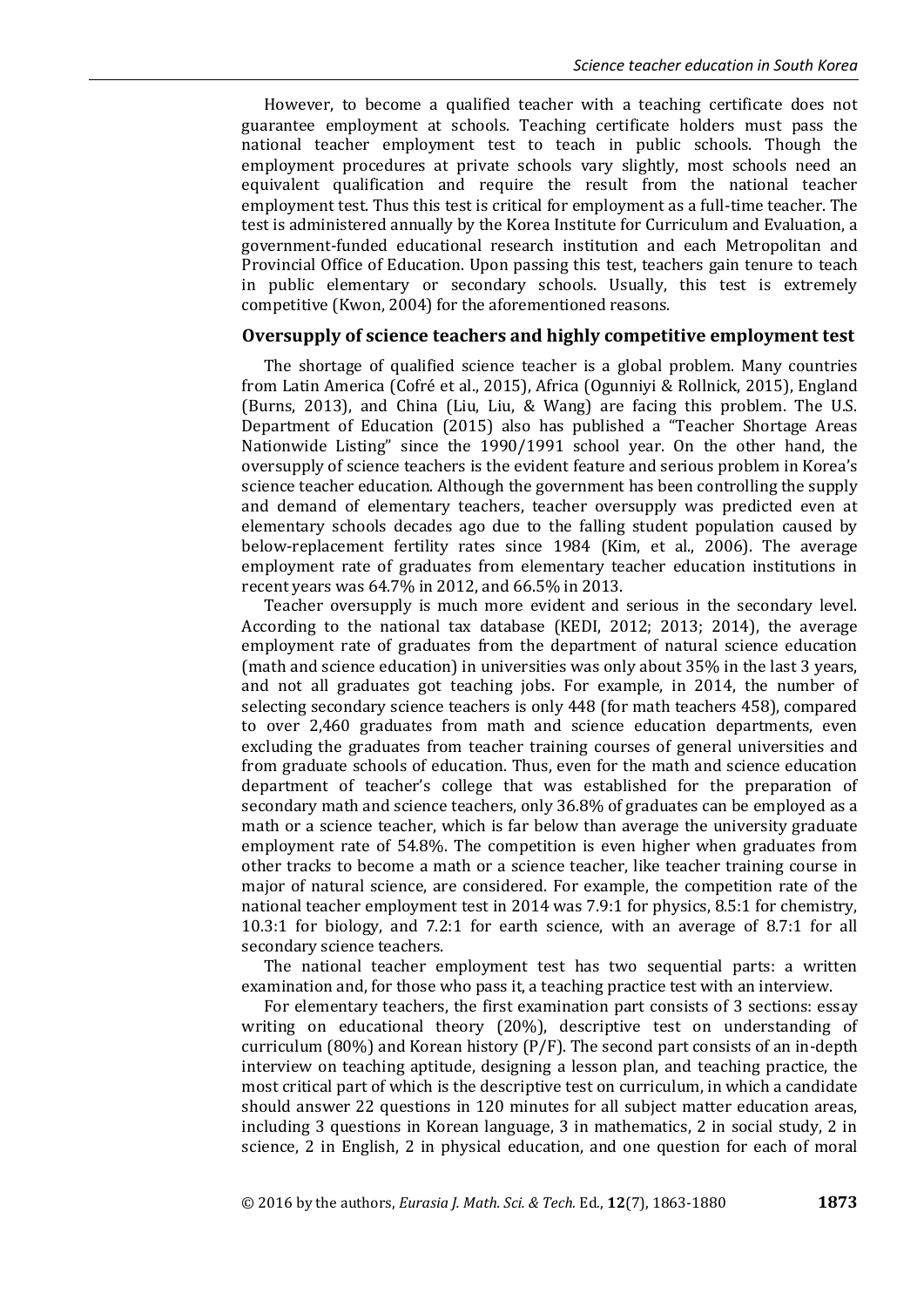education, practical arts, music, art, and other areas for early elementary level. To show more about the test questions in science, for example, one problem asks how and to what extent one can measure the weight of objects using spring and what kinds of inquiry skills are needed for students to implement this experiment in the context of student's inquiry about 'measuring weight'. To answer this question, a candidate should comprehend PCK in the context of instruction of inquiry and experiment, as well as content knowledge about the weight and elasticity of springs.

For secondary science teachers, the test also consists of 2 parts similar to the elementary teacher's test: 3 sections of essay writing on educational theory (20%), and a descriptive test on understanding of subject matter (80%), in which both content knowledge and PCK are assessed. For example, one problem in a recent test dealt with lesson planning for teaching the general relativity theory with gravitational lens phenomena. To answer this problem correctly, candidates should know how to apply abductive reasoning and a thought experiment in the context of lesson planning, and also have a substantial understanding of the principle of equivalence that is fundamental in the general relativity theory. The second part is the same as that of the elementary teacher's test: in-depth interview on teaching aptitude, designing a lesson plan, and teaching practice. The difference is that the first examination part for the secondary science teacher requires much more indepth understanding of content knowledge and PCK. This part is critical in determining the test score that affects employment. The subject matter test is composed of two parts: the understanding and application of PCK, mostly based on the theories of science education and national science curriculum ( $25~35\%$ ), and the understanding of content knowledge, i.e., scientific knowledge (75~65%) on major subjects designated by the regulations for Teacher Certification Authorization Act [Enforcement Date: Sep. 2, 2014] [Act No. 49 of Educational Ministry ordinance]. For example, the test for physics teachers examines the in-depth academic understanding of classical mechanics, electromagnetism, optics, thermodynamics and statistical mechanics, quantum mechanics, and modern physics. For PCK, the questions examine the understanding and application of history and philosophy of physics, physics curriculum in secondary school, theory of learning physics, teaching methods in physics, physics inquiry and experiment in the context of teaching.

As this test is highly competitive, it is designed to be difficult in order to differentiate even among highly qualified candidates, especially in the science subjects. So the test is very sensitive in its credibility, and its impartiality has occasionally become a social issue. Accordingly, most teacher candidates focus on preparing for this test even after graduation from teachers college. This is more serious for secondary science teachers than for elementary teachers. So private academies to prepare for the national teacher employment test have become widely prevalent, which may reduce the science teacher education in teachers college to merely a preparation course for the employment test.

Following the adoption of this style of employment test, many science teacher educators have debated the validity of the employment test to assess the quality of science teachers (Kang & Ahn, 2014; Lee et al., 2013b). Recently, the focus of questions in the employment test has changed from understanding of content knowledge into practice of such knowledge in the context of school science (Lee et al., 2013b).

#### **CONCLUSION AND DISCUSSION**

Although Korea spends an average of 7.6% of GDP on educational institutions, which is higher than the OECD average of 6.3%, the governmental expenditure on educational institutions is only 4.8% of GDP, which is lower than the OECD average of 5.4% (OECD, 2013). However, the educational quality in terms of students'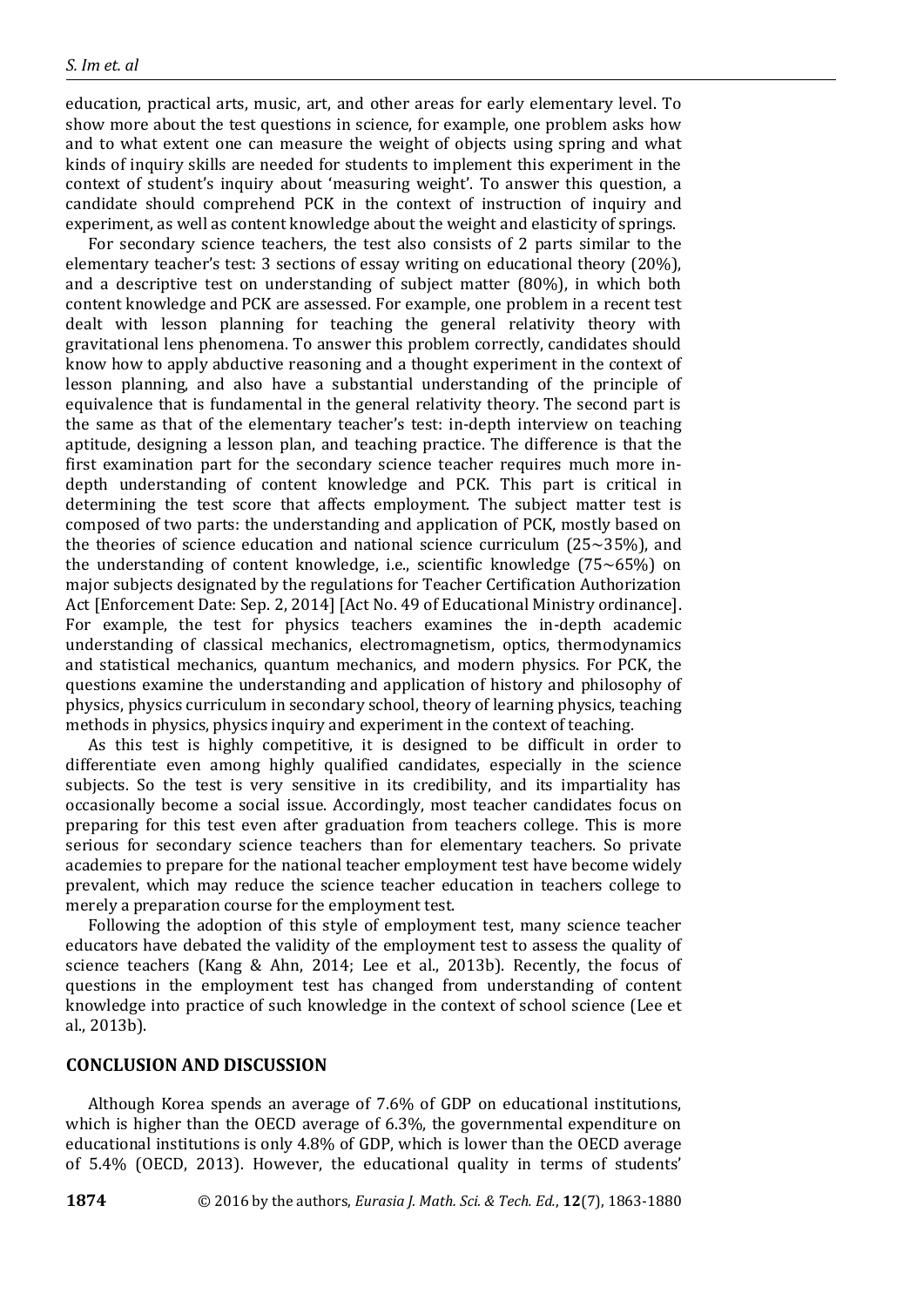learning outcomes is one of the highest in the world. Especially in the area of mathematics and science, Korean students have consistently demonstrated outstanding performance in international tests of student achievement such as TIMSS and PISA. In the 2009 PISA assessments, Korea ranked second in reading, fourth in mathematics and sixth in science, and in the 2012 PISA top in mathematics and  $2 \sim 4$ <sup>th</sup> in science among OECD countries (OECD, 2014). Although it is very difficult to explain social features with a single theoretical perspective, a consideration of the overall context of science teacher education in South Korea can help to understand the features in elementary and secondary science education, including young students' high achievements in mathematics and science. For this, we firstly summarize the features of science teacher education in South Korea, and then discuss them through the lens of a sociocultural framework.

The unique features of science teacher education of Korea can be summarized in the following three ways. First, South Korea has a unique teacher preparation system in which elementary and secondary teacher education institutions are separated, and the government controls the qualification of teachers by regulating the coursework required for teacher certification. Second, a strong tradition has emphasized the academic importance of content knowledge and PCK, as is reflected in both the science teacher curriculum and the certification of teachers. Third, the oversupply of qualified science teachers is serious so that the highly competitive employment test may affect science teacher education.

These features can be understood in terms of South Korea's sociocultural background, which can be analyzed from the viewpoint of culture theory in dialectic relation of structure (schema and resource) and agency. Korean culture has a strong schema of teacher-respect with its Confucian tradition, similar to other Far East Asian countries like China and Japan. Typically Koreans view a good education as the key to employment, economic benefit and social success. Almost all Koreans are enthusiastic about education and desire the most complete education attainable, and even more so for their children. In this view, teachers who can provide a good education leading to success in all life avenues have traditionally been respected, not only by students by even by parents, though recently this respect tradition has been weakened.

In this structure in which education is regarded as a key factor for success in society, the strong governmental control over science teacher education system can be understood. Similar to the national curriculum system in elementary and secondary school, the science teacher education curriculum is also controlled by the government in terms of associated laws for teacher certification. The strong academic emphasis in both elementary and secondary science teacher education can also be understood as a schema interact with resources like science teacher education curriculum and employment test in which academic understanding of content knowledge is important.

Schema such as the teacher-respect tradition can consist of another facet of the structure interacting with non-human resource such as a stable job position with competitive income and guarantee for tenure. This structure has formed the unique feature in which many high achieving students are willing to be science teachers so that there are a plenty of high-quality science teacher candidates as a powerful human resource for science education in South Korea. The structure can make preservice science teachers more agentic in that the structure affords their ability to access resources such as science teacher education curriculum of strong academic basis, which may lead to young Korean students' high achievement in science at international comparative tests.

However, at the same time, this structure can be a constraint that leads to oversupply of science teachers. The serious oversupply problem makes the national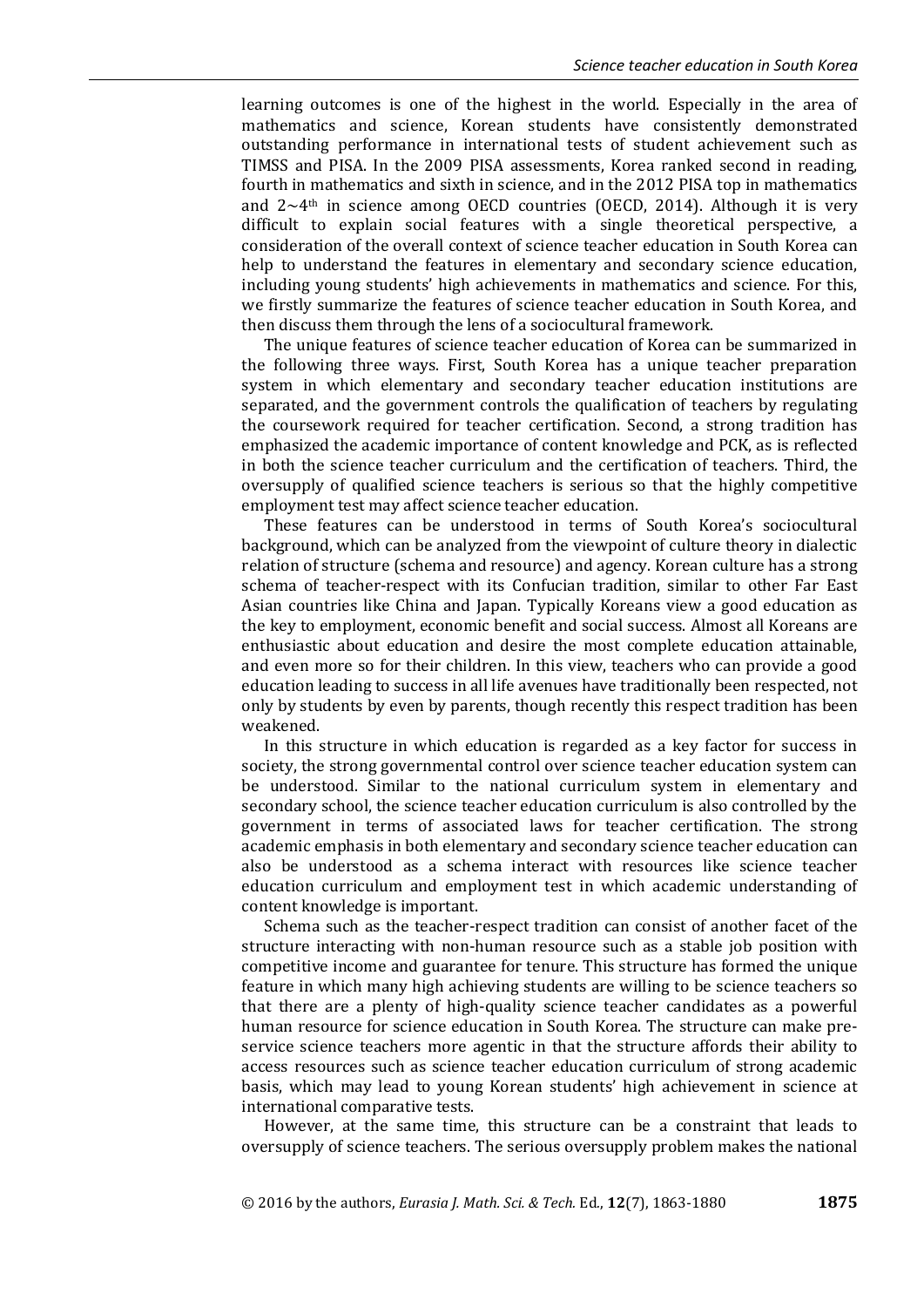teacher employment test highly competitive, and plays a critical role in teacher education, which affects the preparation for the employment test. This may reduce the teacher education program to merely a preparation course for the employment test. This structure may constrain pre-service science teachers' ability to appropriate the resources needed to meet their goals to become teachers. The employment test as a crucial resource in this structure may greatly affect preservice science teachers' study in science teacher preparation courses. Pre-service science teachers may be less agentic in that they are likely to study passively to prepare for the employment test but place less effort on teaching practice.

Science education as a culture is composed of multiple structures that can intersect, and the structure of science teacher education can interplay and overlap with other structures such as secondary science education. The heavy focus on testing is one of the problematic features of the Korean education system. Even the high performance among Korean students is often undervalued and interpreted as a result of the standardized education that heavily focuses on testing at the expense of students' engagement, motivation, and interest in study. It is very similar to teacher education. Although teacher candidates with academic excellence can be employed through this highly competitive test, a high score in the employment test does not guarantee teacher quality.

## **UPCOMING ISSUES AND CHALLENGES**

The quality of the teacher is the major determinant of student engagement with science (Osborne, Simon, & Collins, 2003). Therefore, recruiting and retaining science teachers of the highest competency is considered a critical factor in improving and sustaining the quality of school science education. Recruiting and retaining science teachers have different nuances in Korea's unique environment. In Korea, the recruitment issue is related to how to manage the oversupply of competent science teachers, and the retention issue is related to how to control the qualification of science teachers. As recruiting and retaining science teachers are the urgent upcoming issues of science teacher education, not only in Korea but also in the international context, we critically review these issues based on our description and analysis in this paper.

The oversupply of science teachers seems to be unique in Korea compared to the endemic undersupply of science teachers worldwide (Ogunniyi & Rollnick, 2015; Olson et al., 2015; Treagust et al., 2015). Many competent teacher candidates are wasted due to the lack of school positions. This is urgent and serious not only in terms of human resources management but also for controlling teacher quality. However, this problem cannot be solved by a short-term approach but should be carefully approached with long-term planning in consideration of its inherent complexity with social structure. The teacher oversupply is systematically related to various educational factors. As we discussed through the lens of sociocultural perspective in the above section, this issue could and should be understood in the context of a unique cultural background, that is, in terms of the schemas and resources of Korean structure. Therefore, any educational reform movement to resolve this issue must be discussed in consideration of Korea's cultural perspective. In the tradition of Korea, where teachers are educated mainly by teachers college, however, social pressure has increased to open the door to become a teacher. This request is valid for many reasons, not to mention the worldwide trend of the teacher preparation system. But, in the structure of science teacher education in South Korea, this may deepen the oversupply problem, so this problem should be solved within the present science teacher education system focusing on teachers college. The fundamental solution should be a rational adjustment of the supply of science teachers based on future demand. As a structural approach, the Korean government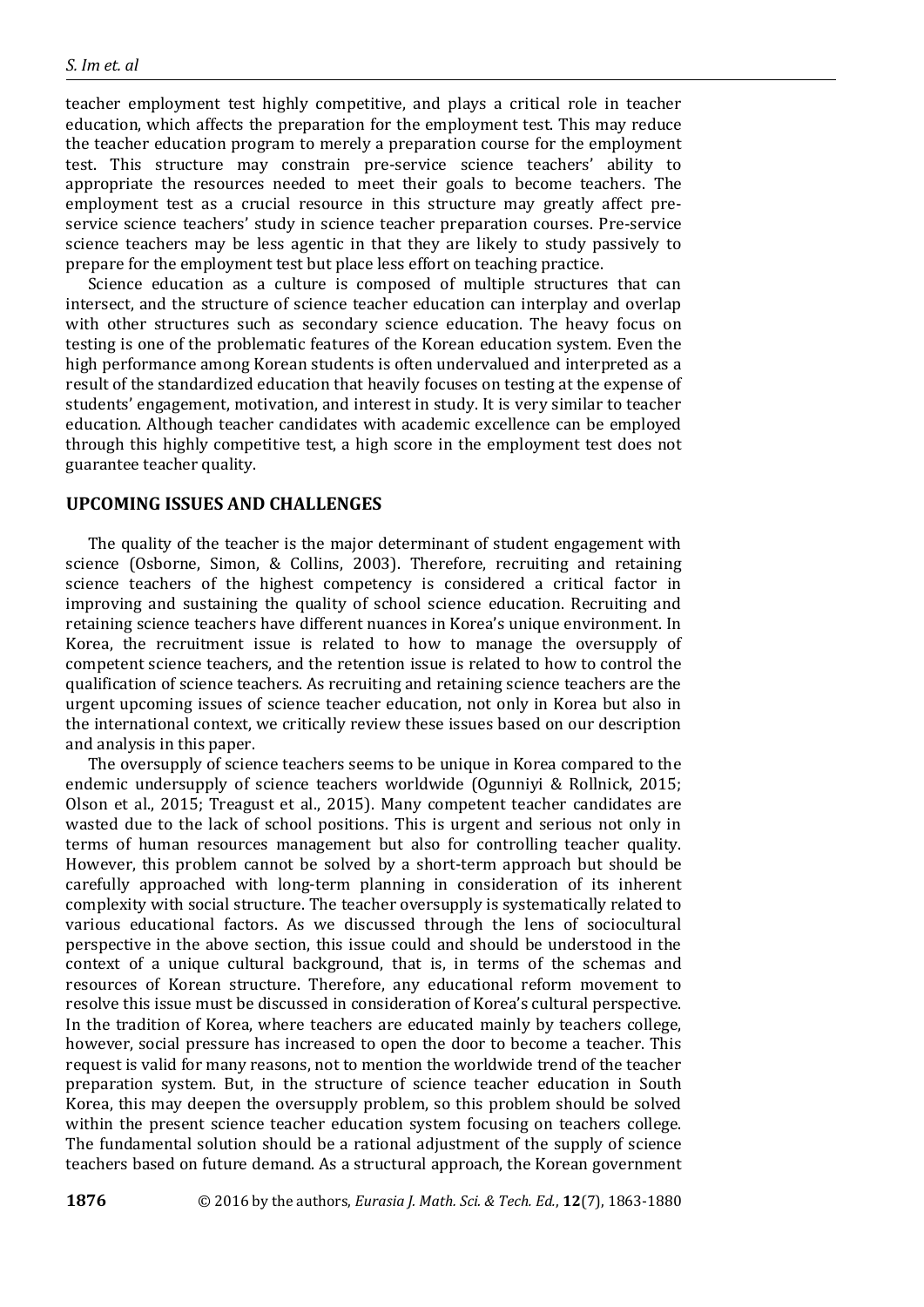has recently reinforced the accreditation process for all kinds of teacher education program.

On the other hand, this issue raises concerns about how to assess the quality of science teachers in the employment test. As described above, oversupply has induced very high competition in the employment test. This might raise the quality of teachers who are employed in some sense, but the fundamental question remains of defining the quality of a science teacher. According to OECD (1994), the quality of a teacher is defined in five dimensions: knowledge of curriculum and content, pedagogical skill and the ability to utilize it, self-reflection and self-criticism, empathy for others, and management skills in and out of the classroom. However, of course, a high score in the written test on science content and education theory does not guarantee such criteria of teacher quality. Many scholars and experts doubt that the employment test appropriately assesses the quality of science teachers (Lee et al., 2013a). Rather, such a high-stake test can often distort any kind of education. As discussed earlier, such a high-stake employment test as a resource for all stakeholders in science teacher education, including pre-service teachers and teacher educators, comprises the unique structure of science teacher education in Korea, and which can shape stakeholders' agency dialectically so as to produce subsequent practices. For example, science teacher education can be considered merely a preparation step toward the employment test, which has tended to lower public trust in the teaching profession. Similar to young students' achievement in the TIMSS and PISA tests, the heavy focus on testing may lead teacher candidates to lose their engagement, motivation, and interest for teaching science as practice. Even for recruiting good quality science teachers, the oversupply of science teachers should be dealt with as an urgent issue and approached in thoughtful consideration of institutional and social influences.

Retaining well-qualified science teachers is not presently a serious problem in Korea, because the teaching profession is highly regarded due to its social credibility and the teacher candidate ratio is high. The Korea government has controlled the qualification of teachers in detail, even in terms of the completion of subjects required to obtain a teacher certificate, similar to the national curriculum system in elementary and secondary schools. Instead, a teacher certificate, even without any expiration date, can be issued without further qualification examination, once the required program regulated by the government has been completed. Therefore, the governmental regulation of the teacher education program is unique and important. This might be a strong point of the teacher education system in Korea, which maintains the quality of education.

On the contrary, however, this governmental control may restrict the retention of the quality of science teachers by hindering the development and implementation of active curriculum or trials for various alternatives in the level of each teacher education institution with its own tradition or characteristics. Especially in present society where social and material environments are rapidly changing, such a lack of flexibility is more critical. For example, more attention should be paid to the problem of out-of-field teaching, effective teaching for students with special needs, and utilizing ICT skills, which are upcoming environments in school science teaching worldwide. Hence, the effectiveness and contradiction of the governmental control system in teacher education and certification remains debatable. One possible suggestion is to follow national 'standards' rather than detailed regulation, while retaining more flexibility in science teacher education.

This paper has described the main features of science teacher education in Korea and discussed some of the relevant issues, especially from a sociocultural perspective. The discussion in the light of a cultural theory may be intrinsically confined to the unique context of South Korea. However, the issues raised from this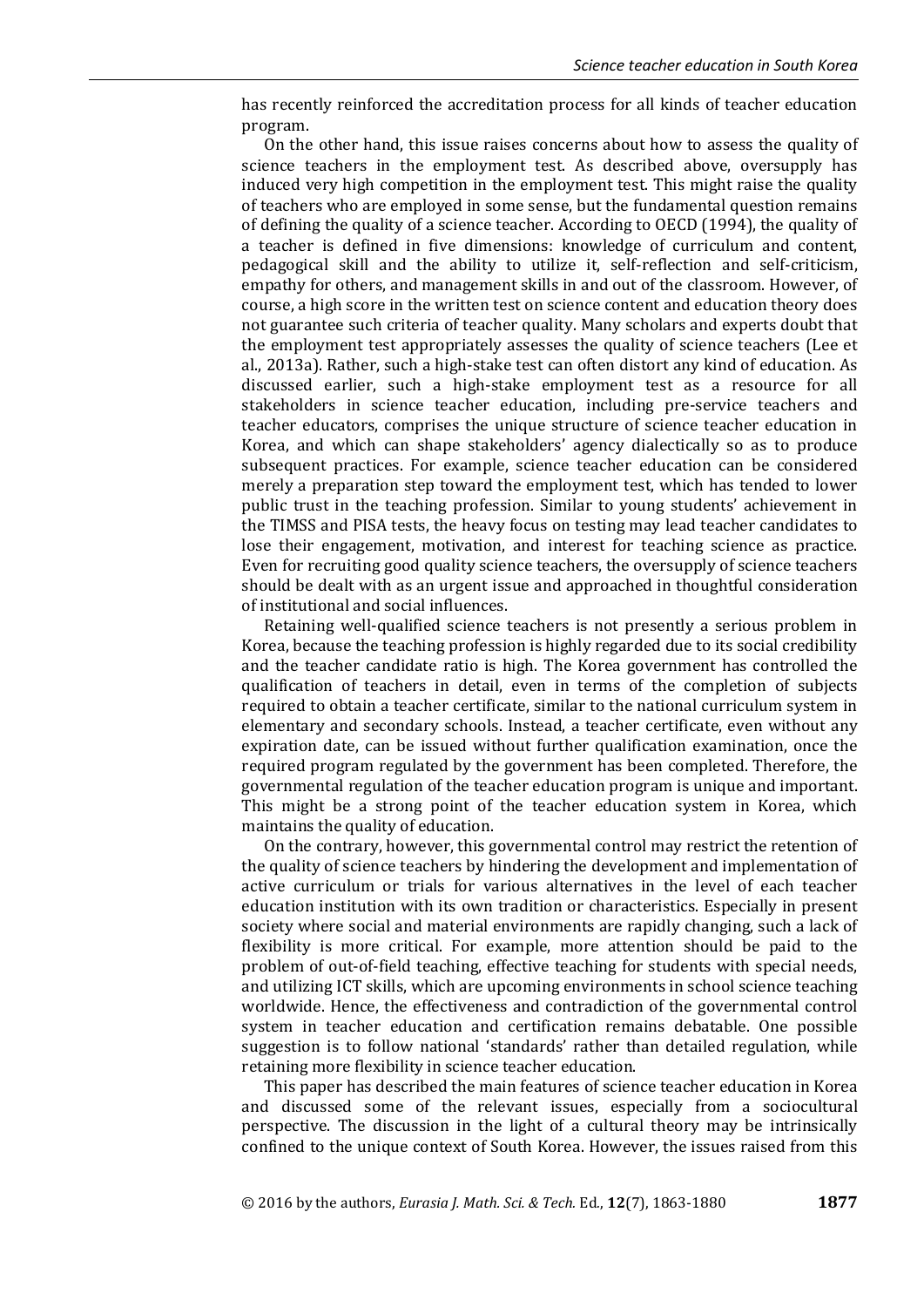paper may be important in that the quality of science teacher education is regarded as urgent among international science education community. This paper may offer insight into dealing with each country's own issues in consideration of its unique structure of culture. Further review of the different contexts of science teacher education such as in Korea may afford global insight into the fundamental tasks of recruiting and retaining high quality science teachers. In the absence of 'any definitive and comprehensive view of science teacher education throughout the world' (Lederman & Lederman, 2015), we hope this paper may contribute to enlarging our collective understanding of science teacher education.

# **REFERENCES**

- Burns, J. (2013, August 7). Science and maths teacher shortage may loom for England. *BBC News*. Retrieved from http://www.bbc.com/news/education-23588850
- Center on Interrnational Education Benchmarking (2015). South Korea: Teacher and principal quality. Retrieved on May 28, 2015, from http://www.ncee.org/programsaffiliates/center-on-international-education-benchmarking/top-performingcountries/south-korea-overview/south-korea-teacher-and-principal-quality/
- Cho, H.-H., Cho, Y. S., Kwon, S. M., Park, D., Kang, Y. J., Kim, H., & Ko, Y. J. (2006). An exploration of the research on the curriculum and pedagogical content knowledge for secondary science teacher education. *Journal of Research in Curriculum Instruction, 10*(2), 281-301.
- Cho, J. W., & Kim, S. D. (1997). A study on problems and improvement plan in training and employment of science teachers in secondary school. *Journal of Korean Earth Science Society, 18*(6), 464-472.
- Chung, J.-Y., & Oh, B.-H. (2007). A study on improvement of teacher certificate management system. *The Journal of Korean Teacher Education, 24*(2), 61-80.
- Cochran-Smith, M., Villegas, A. M., Abrams, L., Chavez-Moreno, L., Mills, T., & Stern, R. (2015). Critiquing teacher preparation research: An overview of the field, Part II. *Journal of Teacher Education, 66*(2), 109-121. doi: 10.1177/0022487114558268
- Cofré, H., González-Weil, C., Vergara, C., Santibáñez, D., Ahumada, G., Furman, M., Podesta, M. E., Camacho, J., Gallego, R., Pérez, R. (2015). Science teacher education in South America: The case of Argentina, Colombia and Chile. *Journal of Science Teacher Education, 26*(1), 45-63. doi: 10.1007/s10972-015-9420-9
- Conway, P. F., Murphy, R., Rath, A., & Hall, K. (2009). Learning to teach and its implications for the continuum of teacher education: A nine-country cross-national study. *Report Commissioned by the Teaching Council*. School of Education, University College, Cork, Ireland.
- Darling-Hammond, L., & Cobb, V. L. (1995). Teacher preparation and professional development in APEC members: A comparative study (pp. 248): Department of Education, Washington, DC. Office of the Under Secretary.
- Evagorou, M., Dillon, J., Viiri, J., & Albe, V. (2015). Pre-service science teacher preparation in Europe: Comparing pre-service teacher preparation programs in England, France, Finland and Cyprus. *Journal of Science Teacher Education, 26*(1), 99-115. doi: 10.1007/s10972-015-9421-8
- Hwang, Y-H. (2007). Implementing strategies to improve student teaching: Based on Gwangju National University of Education. *The Journal of Elementary Education*, *20*(1), 301-333.
- Im, S., Yoo, J., & Pak, S.-J. (2001). A comparative study on science teacher education system. *Journal of the Korean Association for Research in Science Education, 21*(5), 855-866.
- Ingersoll, R. M., & Consortium for Policy Research in Education (2007). A comparative study of teacher preparation and qualifications in six nations (pp. 117): Consortium for Policy Research in Education. University of Pennsylvania, Philadelphia, PA.
- Jeong, J.-J. (2009). Present status and implications for educational practice in Australia's elementary school teacher training course. *The journal of Korean Teacher Education*, *26*(4), 117-142.
- Jones, R. S. (2013). *Education reform in Korea*: OECD Publishing.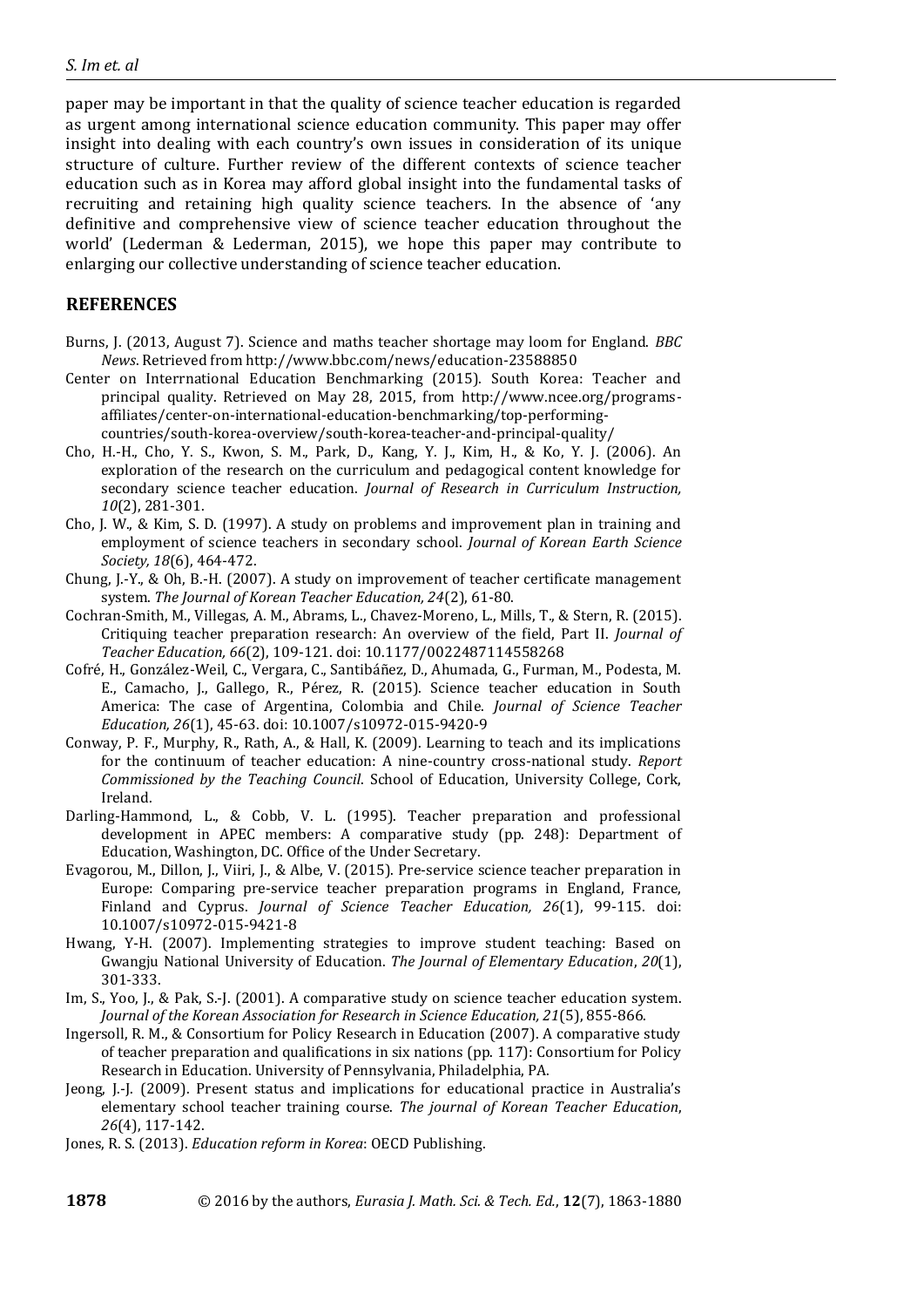- Ju, M.-K., & Yang, S.-K. (2007). Case analysis of school-university in collaboration for student teaching: Exploring possibility of extended student teaching for secondary teacher preparation program. *The Journal of Korean Teacher Education, 24*(2), 363-384.
- Kang, K. H., & Ahn, K. J. (2014). An analysis of the evaluation and content pedagogical biology questions on the secondary school biology teacher certification examination. *Teacher Education Research, 53*(3), 416-429.
- Kim, J.-Y. (2009). Pre-service elementary school teacher`s perception of science curriculum use in Korea and Japan. *Journal of Korean Elementary Science Education, 28*(4), 373-381.
- Kim, J.-Y., Lim, C.-S., Kim, K.-H., Kim, N.-I., Kwon, C.-S., & Shinji, M. (2003). A comparative study on preparation system for elementary science techer in Korea and Japan. *The Journal of Korea Elementary Education, 14*(2), 265-287.
- Kim, Y., Park, J., Park, J., Lee, H., Kim, Y., & Oh, H. (2009). Analysis and comparison of science teacher preparation courses among Korea, America, and Britain. *Teacher Education Research, 48*(3), 33-58.
- Korea Educational Development Institute [KEDI] (2012). *2012 Statistical Yearbook for Employment of Higher Education Graduates (Linked with Health Insurance Database)*. Seoul: KEDI.
- Korea Educational Development Institute [KEDI] (2013). *2013 Statistical Yearbook for Employment of Higher Education Graduates (Linked with Health Insurance Database)*. Seoul: KEDI.
- Korea Educational Development Institute [KEDI] (2014). *2014 Statistical Yearbook for Employment of Higher Education Graduates (Linked with Health Insurance Database)*. Seoul: KEDI.
- Korea Foundation for the Advancement of Science & Creativity [KOFAC] (2015). Booklet for open discussion on the development of draft version of 2015 revision of science curriculum. Seoul.
- Kwak, Y.-S. (2012). Research on ways to improve science teacher education to develop students' key competencies. *Journal of the Korean earth science society, 33*(2), 162-169. doi: 10.5467/jkess.2012.33.2.162
- Lederman, N. G., & Lederman, J. S. (2015). The status of preservice science teacher education: A global perspective. *Journal of Science Teacher Education, 26*(1), 1-6. doi: 10.1007/s10972-015-9422-7
- Lee, B., Shim, K.-C., Shin, M.-K., Kim, J., Choi, J., Park, E., Yoon, J., Kwon, Y., & Kim, Y.-J. (2013a). Analyses of science education theories in the question items of the examination for appointing secondary school science teachers. *Journal of the Korea Assocication for Science Education, 33*(4), 794-806.
- Lee, B., Shim, K.-C., Shin, M.-K., Kim, J., Choi, J., Park, E., Yoon, J., Kwon, Y., & Kim, Y.-J.. (2013b). Relationship between science education researchers'views on science educational theories for pre-service science teachers and the examination for appointing secondary school science teachers. *Journal of the Korea Assocication for Science Education, 33*(4), 826-839.
- Lee, H.-D. (1986). Survey of the status of integrated science educaiton in middle school. *Journal of Korean Association for Science Education, 6*(2), 43-52.
- Lee, H.-D. (1989). Survey and improvement model of the program for secondary science teacher preparation. *Journal of Korean Association for Science Education, 9*(1), 1-17.
- Lee, Y.-J., & Yoon, J. (2015). The analysis of the operation condition for the educational service activity subject based on secondary pre-service teachers' perceptions: Focusing on the teaching practice. *Journal of Research in Curriculum Instruction, 19*(1), 1-21.
- Liu, E., Liu, C., & Wang, J. (2015). Pre-service science teacher preparation in China: Challenges and promises. *Journal of Science Teacher Education, 26*(1), 29-44. doi: 10.1007/s10972- 014-9404-1
- Liu, T., & Park, C. (2013). A comparative study on training system of middle and high school teacher between Korea and China. *Teacher Education Research, 52*(3), 589-605.
- Ministry of Education [MOE] (2015). *Overview of teacher education program in 2015*. Sejong: MOE.
- Noh, S.-G. (2004). The properties and implications of science education in the primary teacher training institute of the Great Britain. *The Bulletin of Science Education, 16*, 39- 163.